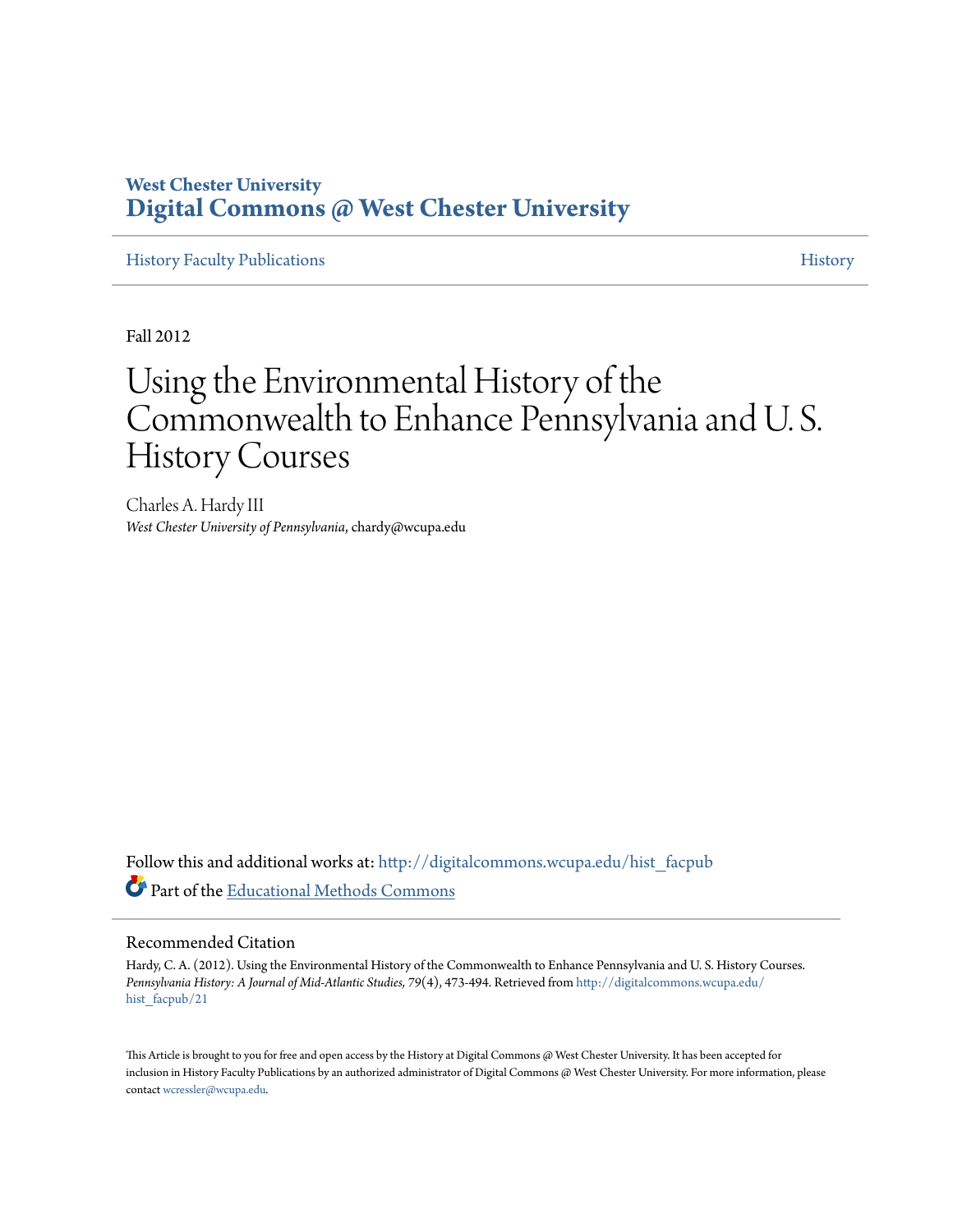# Using the Environmental History of the Commonwealth to Enhance Pennsylvania and U.S. History Courses

*Charles Hardy III*

hy teach Pennsylvania environmental history? How can teachers use it to improve students' understanding of the history of the state, the region, and the nation? I have found through my teaching at West Chester University that environmental history grounds American history in the physical realities upon which human history unfolds: the natural resource bases, both renewable and nonrenewable, that all societies use to construct their economies, cultures, and political systems.<sup>1</sup> Recognizing this grounding, students can better understand the complex world in which they live, and thus better respond to the challenges they will face as citizens and consumers. We hy teach Pennsyl<br>use it to improv

## **Nature's Gifts**

When I teach the history of Pennsylvania, I start with its physical structures—its geology, climate, and hydrology—then move to its flora and fauna.<sup>2</sup> These are the same elements that fascinated

PAH 79.4\_13\_Hardy.indd 473 01/09/12 1:07 PM

pennsylvania history: a journal of mid-atlantic studies, vol. 79, no. 4, 2012. Copyright © 2012 The Pennsylvania Historical Association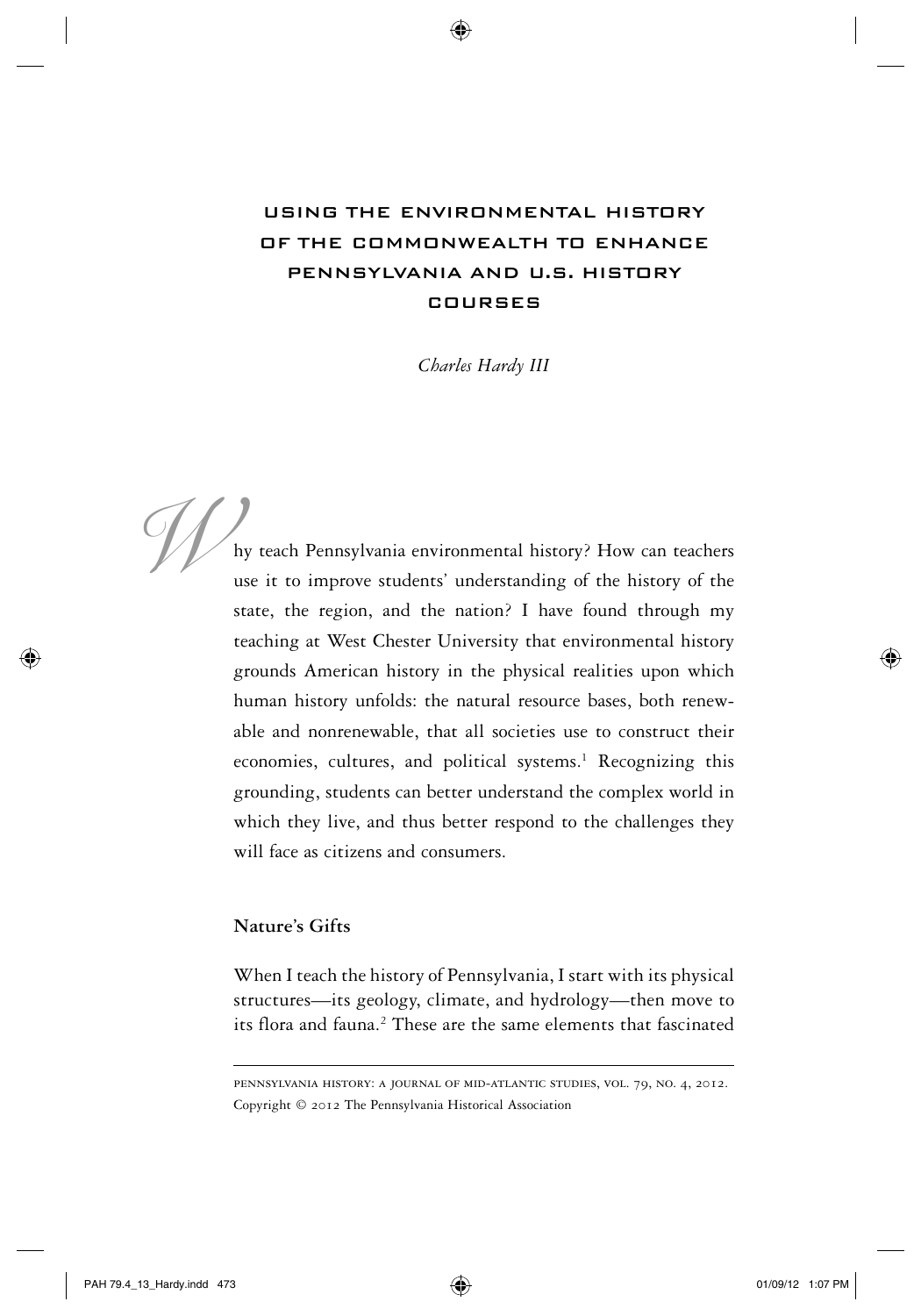⊕

early European explorers and colonists. Indeed, in 1683 William Penn began his letter to the Free Society of Traders by describing his colony's "soil, air, water, seasons, and produce, both natural and artificial." In his 1685 letter on the "Good Order Established in Pennsylvania and New Jersey," Thomas Budd wrote about the plants and livestock—both native and European—that grew well in Pennsylvania, and the natural markets for its abundance of "flour, bisket, and pork" in the Caribbean. Noting how if "we sprinkle but a little English hay seed on the land without plowing, and then feed sheep on it, in a little time it will increase that it will cover the land with English grass, like unto our pastures in England," Budd also provides a wonderful window into the history of the Columbian Exchange. So, too, does America's first great botanist and plant exporter, John Bartram, who in the 1700s sent more American species to Old World gardeners than any other person.<sup>3</sup>

Blessed with a temperate climate and rich soils, the colony of Pennsylvania grew rich on its farms. Students can engage in historical detective work by analyzing images of the Pennsylvania colonial coat of arms (which replaced helmet, shield, and dragon with plow, sheaf, and ship), the colonial grain mills that still dot the Commonwealth's landscape, its rich farmsteads, and the iconic Pennsylvania bank barn to understand what made Pennsylvania the breadbasket and meat provisioner of North America.



**figure 1:** Pennsylvania Coat of Arms. After declaring independence the state of Pennsylvania placed a plow and a merchant ship on paper money  $(1777)$  and then in its coat of arms (1778) to symbolize the two principal sources of the Commonwealth's wealth: agriculture and commerce.

474

⇔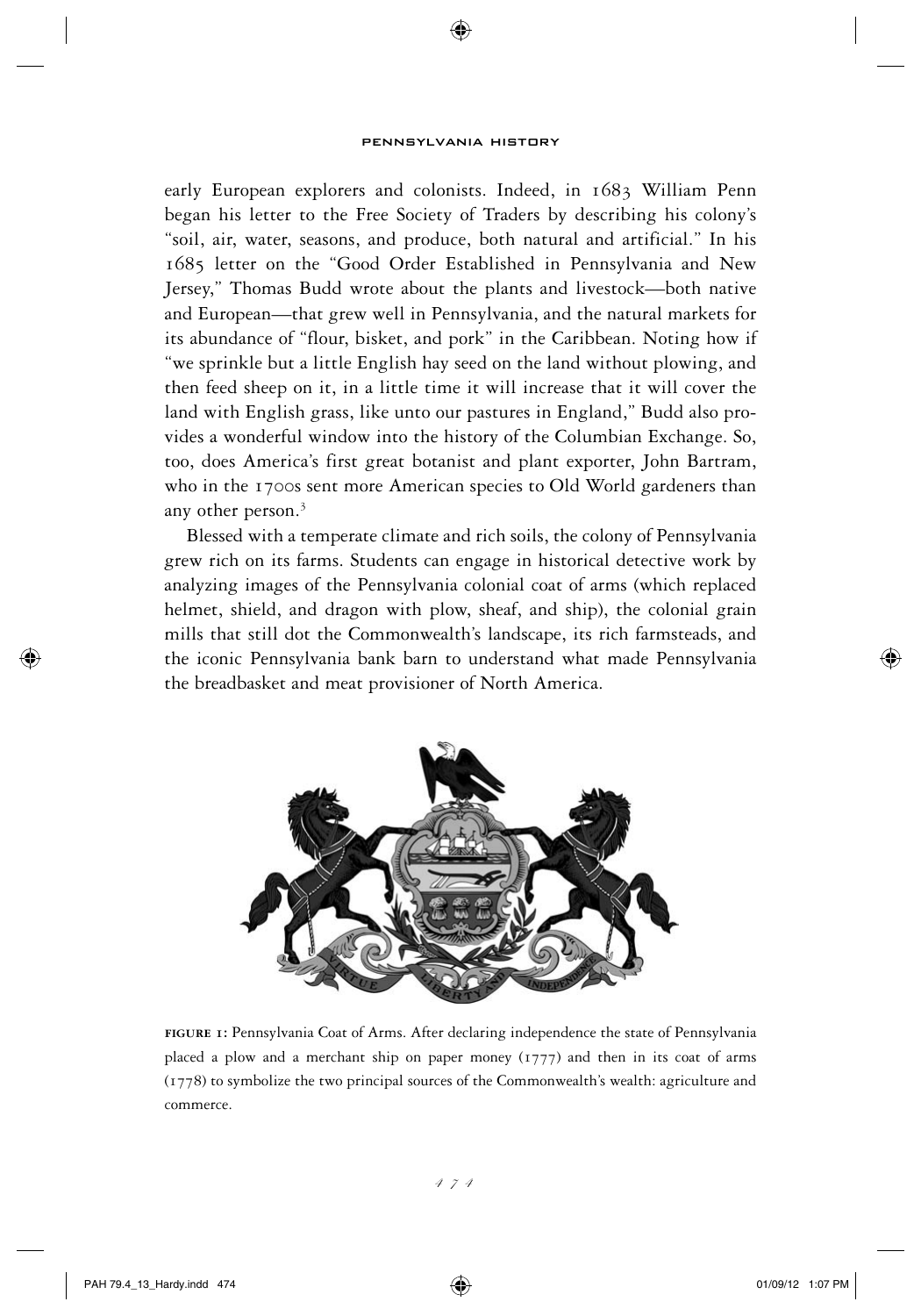

using the environmental history of the commonwealth

⊕

**figure 2:** Edward Hicks, "An Indian summer view of the Farm and Stock OF JAMES C CORNELL of Northampton Bucks county Pennsylvania," 1846. In this painting, Hicks beautifully captured the richness of Pennsylvania's farm economy in the early 1800s. Behind the prize-winning livestock—their place in the foreground indicating their importance—one can see the large stone farmhouse, massive barn, full corncribs, and an orchard and wood lots in the background. Courtesy National Gallery of Art, Washington.



**figure 3:** Farmer and wife in front of their barn, somewhere in Pennsylvania, circa 1890. The Commonwealth's most distinctive architectural form, the Pennsylvania barn served many functions. Large barns, like the one pictured here, speak to the great productivity of farms across the state. Courtesy of The Library Company of Philadelphia.

⊕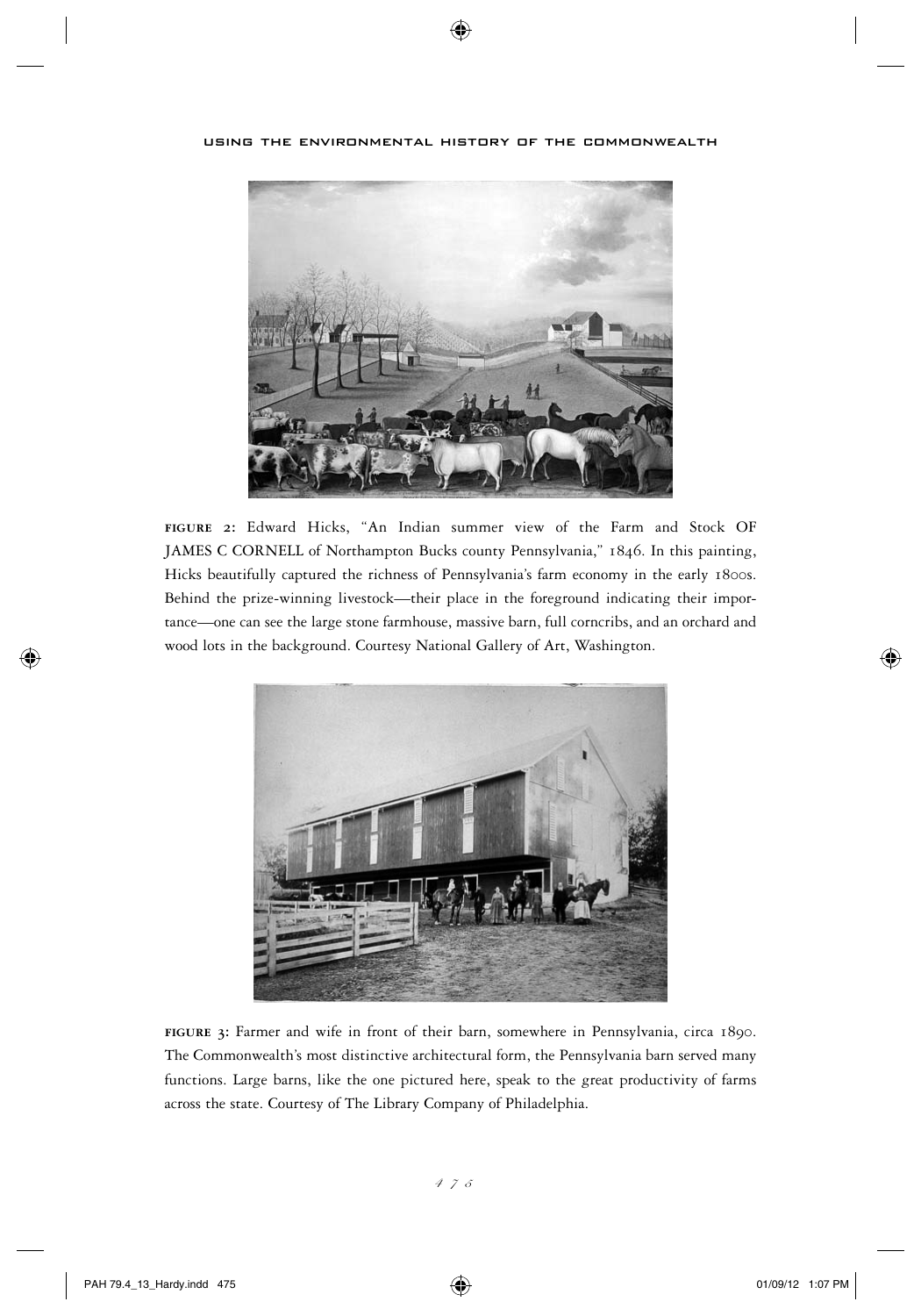⊕

Paintings, photographs, and other visual sources also enable students to learn about how Americans viewed and made sense of the natural world. Nowhere, for example, is the Quaker philosophy of the peaceful coexistence of man and nature more eloquently expressed than in the celebrated but poorly understood "Peaceable Kingdom" paintings of Edward Hicks. Teachers who might be familiar with the landscape painters of the Hudson River School (see Stephen Cutcliffe's essay in this issue) can also explore Americans' changing attitudes toward the natural world by investigating Pennsylvania landscape painters from the Susquehanna River Valley School of the mid-1800s, the New Hope and Pittsburgh schools of the early 1900s, and the Brandywine School painters of the mid- and late twentieth century. Rich primary sources such as these offer valuable lessons in visual literacy.<sup>4</sup>



**figure 4:** Edward Hicks, *Peaceable Kingdom*, circa 1834. In the early 1800s Edward Hicks rendered William Penn's Quaker vision of a Holy Experiment in his Peaceable Kingdom paintings. In this version, Hicks paired his allegory of different species living together in harmony with the story of William Penn's fabled meeting of friendship with Lenape Indians in 1683. Courtesy National Gallery of Art, Washington.

⊕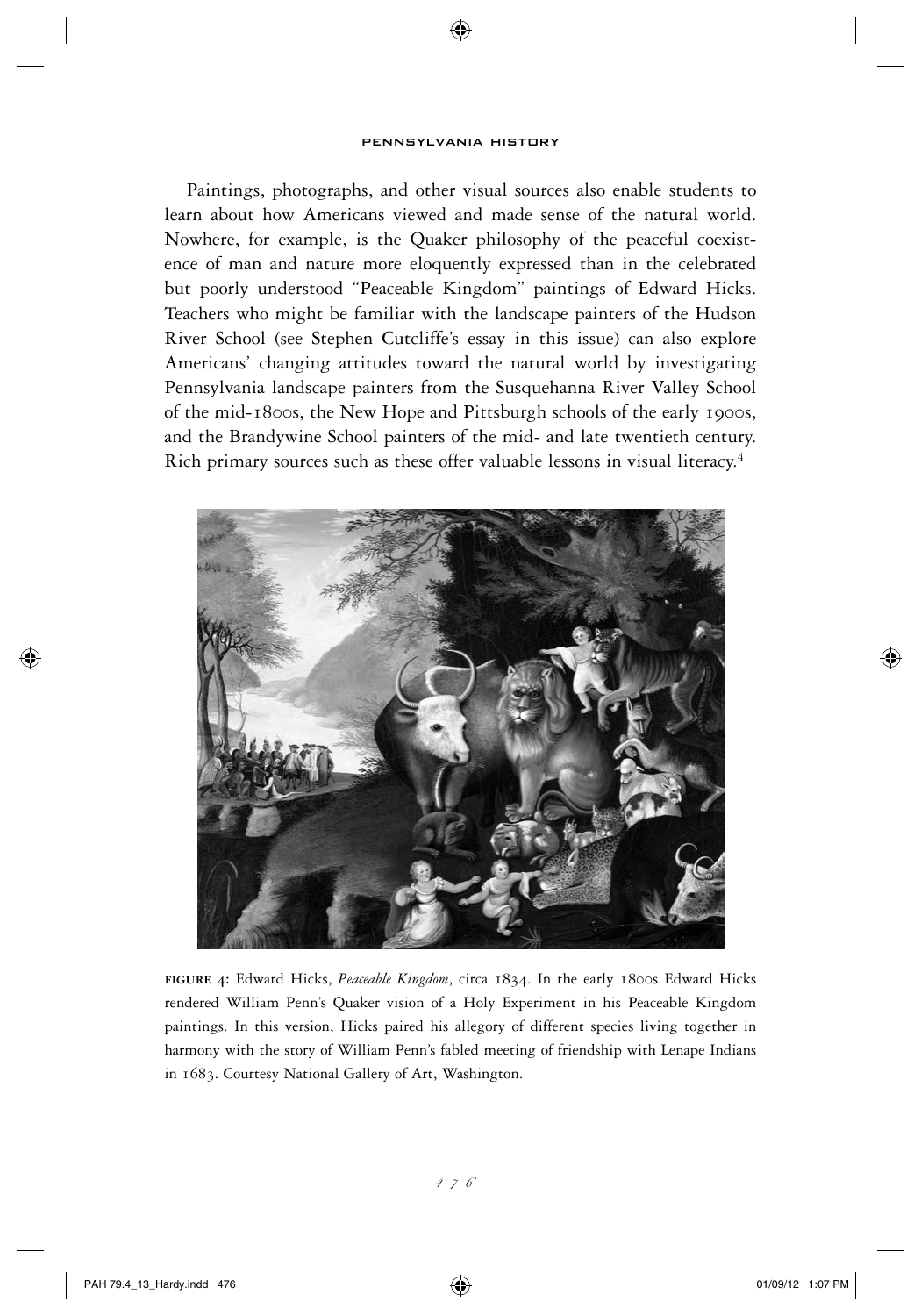**figure 5:** George Inness, *The Lackawanna Valley*, circa 1855. Commissioned by the president of the Delaware, Lackawanna, and Western Railroad, Inness's *The Lackawanna Valley* is one of the most famous and highly discussed nineteenth-century American paintings of the impact of industrialization upon the natural world and the complex relationship between the two. Courtesy of the National Gallery of Art, Washington, DC.

Pennsylvania's agricultural bounty was matched by the abundance of its other natural resources. The vast forests and extensive deposits of iron ore, anthracite and bituminous coal, and oil transformed Pennsylvania into an industrial powerhouse. Nowhere in the United States can the history of energy regimes—the sources of energy that fuel our lives and economies—be better told than in Pennsylvania. The Commonwealth was home to more than 95 percent of the anthracite coal in the Western Hemisphere and vast deposits of bituminous coal, the birthplace of the world oil industry (Titusville 1859), the first successful three-wire electric lighting system in the United States (Sunbury in 1883), the world's first large-scale nuclear powerplant (Shippingport, 1957), and the nation's worst nuclear accident (Three Mile Island, 1979). And it was its location at the confluences of three rivers and its proximity to the Pittsburgh seam, a vast deposit of bituminous coal that produced the nation's best coking coal, which enabled Pittsburgh to become the steel capital of the world.<sup>5</sup>

 $\leftrightarrow$ 

 $\textcolor{blue}{\textcircled{\centerdot}}$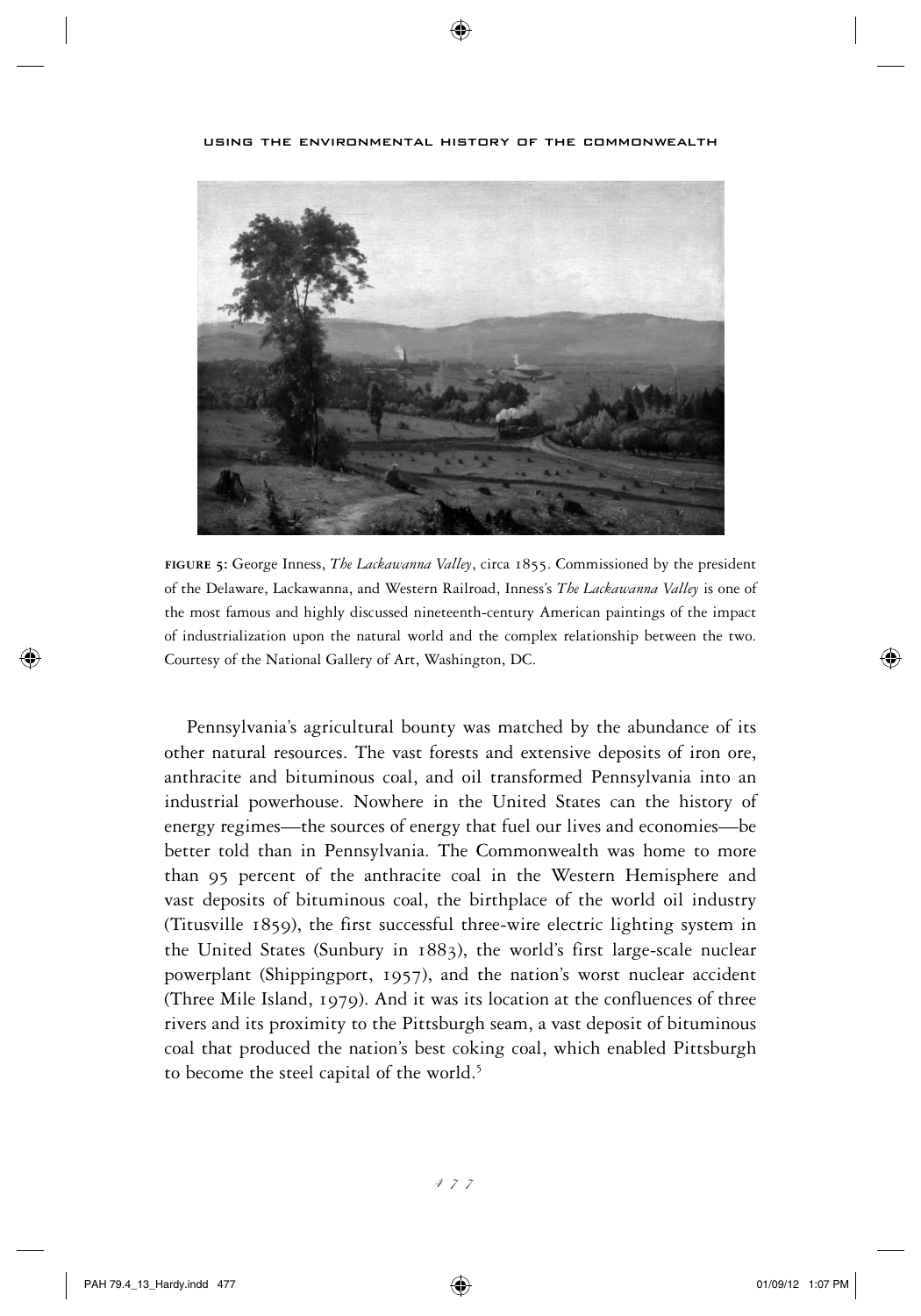⊕



**figure 6:** Wire mills spewing smoke along the Monongahela River, Donora, Pa., 1910. The industrial pollution in and around Pittsburgh culminated in the Donora Smog of October 29, 1948, when a temperature inversion in this small town thirty-seven miles south of Pittsburgh killed twenty-one people and caused 40 percent of the town to become sick. Investigations by the state of Pennsylvania, U.S. Bureau of Public Health, and United Steelworkers led to the passage of the first state and federal laws against air pollution. Courtesy of the Library of Congress.



**figure 7:** Beehive coke ovens in front of steel mill, Aliquippa, Pa., 1941. The roasting of bituminous coal in Pennsylvania's beehive coke ovens, more than 46,000 of which were operation in the 1910s, poured huge clouds of toxic smoke into the air twenty-four hours a day, 365 days a year. The chemical cocktail of tar, benzene, lead, sulfur dioxide, and more than a thousand chemical compounds poisoned the surrounding landscape and caused untold illnesses among coke workers and residents of Pennsylvania coal country. Courtesy of the Library of Congress.

⊕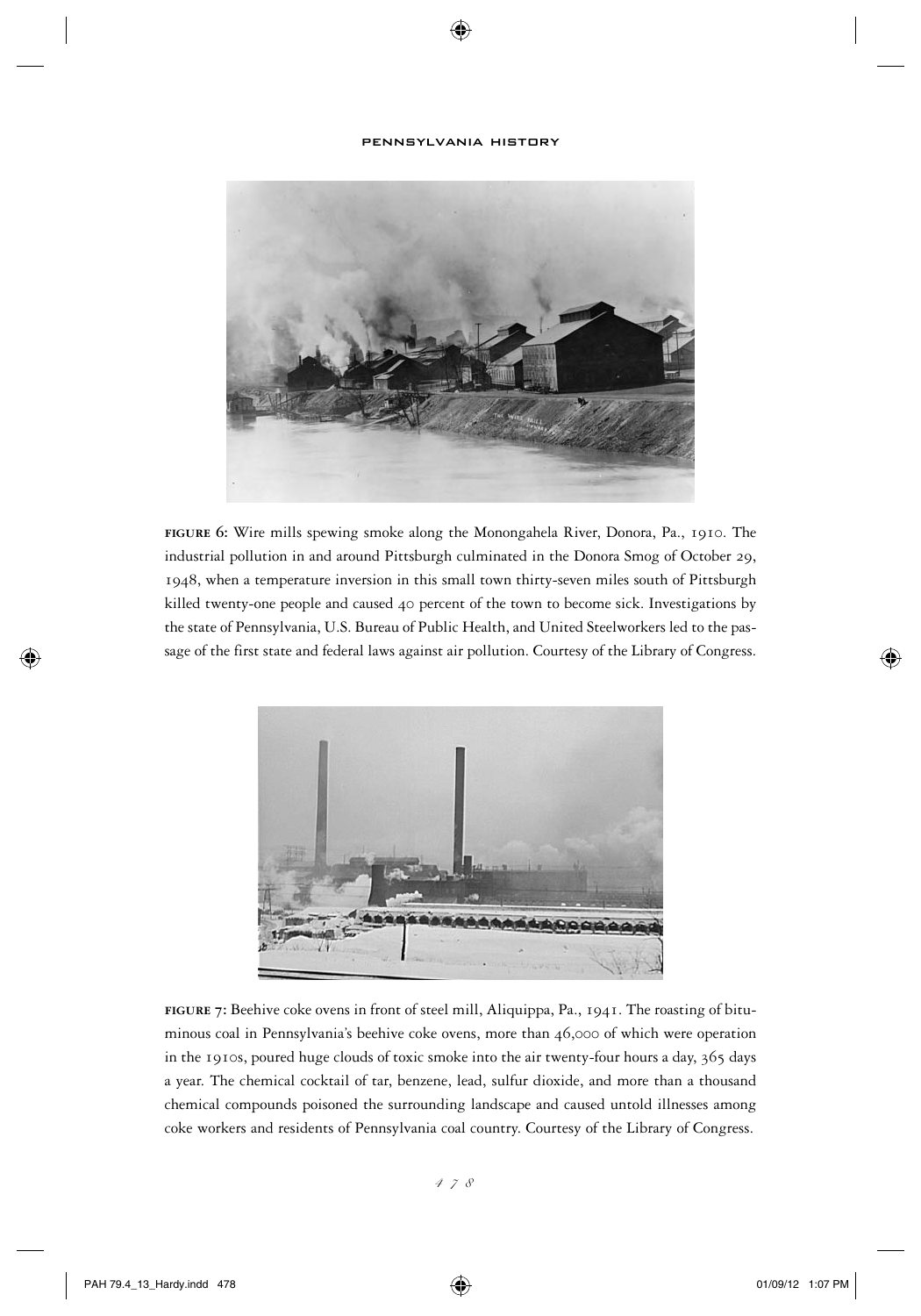The British steam locomotive was first introduced into the United States to carry coal in northeastern Pennsylvania, and it was coal that soon fueled the fire-breathing—and forest-fire-starting—iron horses that collapsed time and space, and integrated previously isolated areas into the surging industrial economy. An ever-spreading network of railroads then laced its way through



**figure 8:** *Scene on Bear Creek, Woods on Fire*, by Gustav Grunewald, 1848. In the 1800s railroads were a major cause of forest fires. Sparks and cinders flying from the stacks of passing locomotives burned tens of thousands of acres to the ground. In 1848 Bethlehem artist Gustav Grunewald painted this scene of a train on the Lehigh and Susquehanna Railroad passing through a forest fire near Bear Creek, a remote location southeast of Wilkes Barre. Courtesy of the Payne Gallery of Moravian College, Bethlehem, Pa.



**figure 9:** Banning No. 1 Mine of the Pittsburgh Coal Company, Perryopolis, Pa., 1933. In the early 1900s American railroads used millions of tons of Pennsylvania coal each year. To get a sense of the scale of coal use by Pennsylvania railroads see the photograph of the Bridgeport Coal Station, circa 1920, on ExplorePAhistory.com. Collection of the Pittsburgh and Lake Erie Railroad, Archives Service Center, University of Pittsburgh.

 $\leftrightarrow$ 

⇔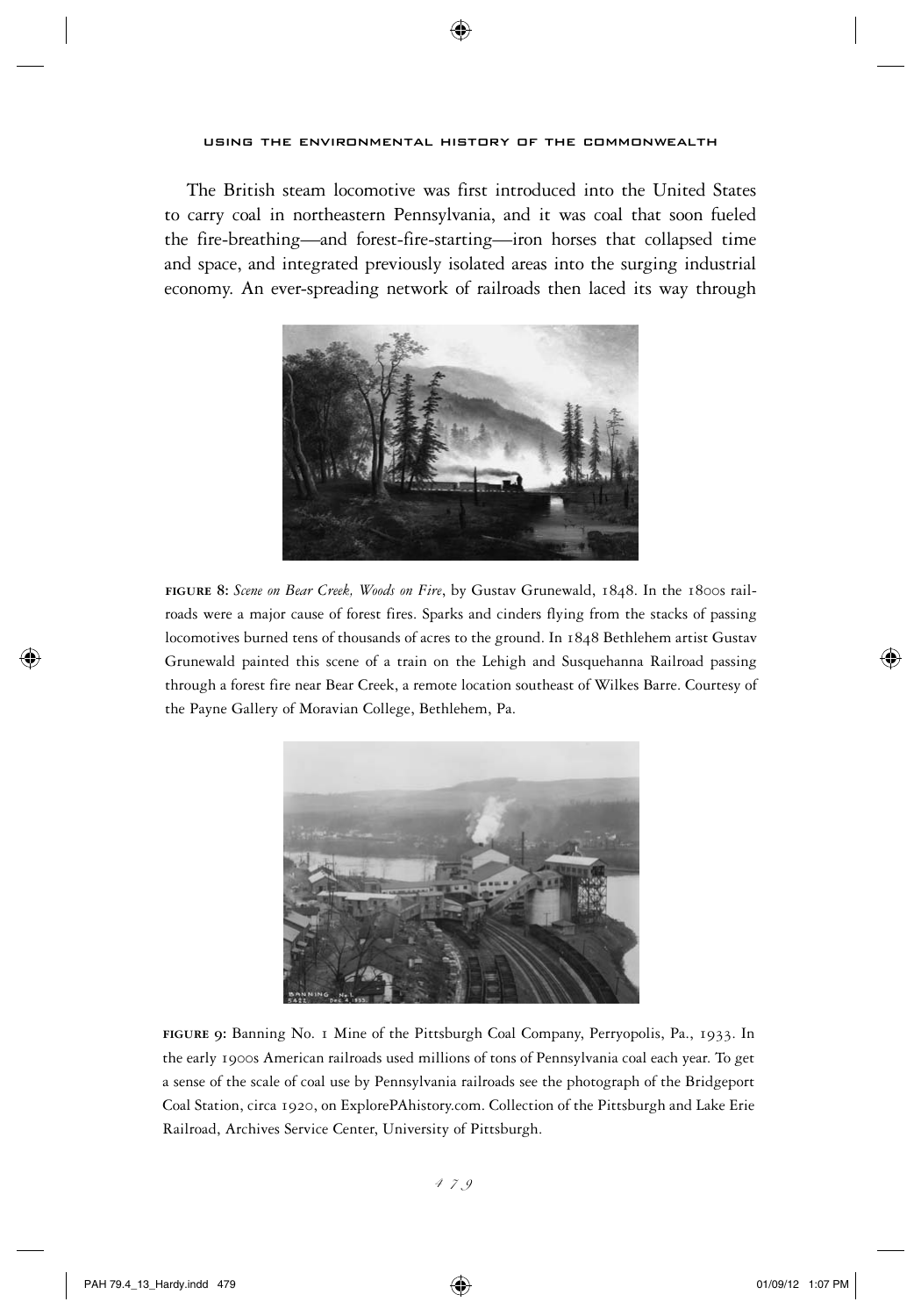⊕

isolated mountain valleys to haul out the timber and coal, and crisscrossed the Commonwealth transporting the raw materials and finished goods of the industrial world.

When Charles II granted William Penn his vast New World colony in 1681, trees may have covered more than 90 percent of Pennsylvania.<sup>6</sup> To provide the fuel for its homes and iron foundries, to build its railroads' tracks and bridges, and to buttress the underground tunnels of mines, loggers cut and milled the Commonwealth's timber. The state led the nation in timber harvests in the 1860s, was second in the 1870s and 1880s, and was still a major producer into the early 1900s, when its hemlocks supported the nation's largest concentration of tanneries. Pennsylvania's forests made Williamsport the timber capital of the nation, and home, it is often boasted, per capita to the most millionaires in the nation.<sup>7</sup>



**figure 10:** The Susquehanna Log Boom, Williamsport, Pa., 1895. Completed in 1851, the Williamsport Log Boom enabled Williamsport to become the "Lumber Capital of the World" in the late 1800s. At its peak, the boom's six miles of walls could hold close to a million logs in a 450-acre enclosure. Courtesy of the Lycoming County Historical Society and Thomas T. Taber Museum.

⊕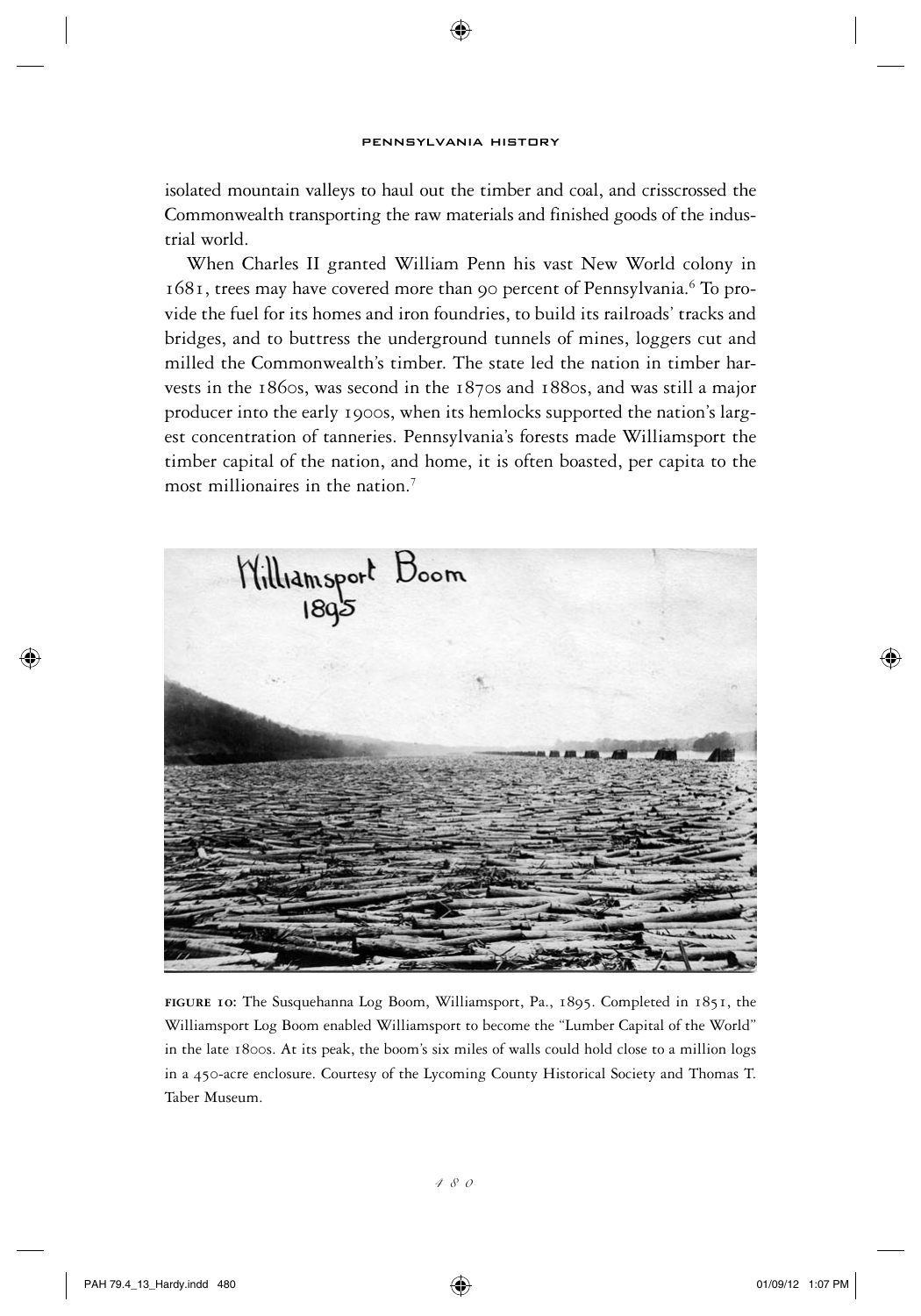Pennsylvania was in the vanguard of the Industrial Revolution that transformed the nation and the world in the nineteenth century.<sup>8</sup> The Commonwealth's concentration of natural resources gave rise to the largest business enterprise in the nation—the Pennsylvania Railroad—and six of the twenty richest men in American history: John D. Rockefeller, Stephen Girard, Jay Gould, Andrew Carnegie, Andrew Mellon, and Richard Mellon.<sup>9</sup> Understanding Pennsylvania's environmental history will enable students to better understand the Industrial Revolution and how these men acquired and used their vast fortunes.

### **The Transfer of Wealth and Power**

Economic systems operate by the laws created by humans as well as nature. The rules by which economies function are part of a negotiated, constantly disputed social contract encoded in the laws and belief systems of people and nations. Pennsylvanians played a significant role in the development of the system of industrial capitalism that emerged in the United States during the Industrial Revolution, a system that reshaped not just the nation's economy, but also its politics, government, and laws. Through environmental history, teachers can help their students better understand the Commonwealth's and the nation's political history.

The Industrial Revolution took the energy concentrated in the Commonwealth's fossil fuels and forests, transformed it into unprecedented wealth, and transferred it into the hands of an industrial elite that used it to control the state and local governments. For example, the resource extractions of the late 1800s gave rise to hastily built coal-patch, mill, and lumber towns in the isolated valleys and hillsides where the tall trees clung to mountain slopes and the underground riches were buried. To establish law and order in these boomtowns the Pennsylvania legislature in the 1860s allowed private corporations to create their own police forces, which they used and abused into the 1930s through the state's infamous Coal and Iron Police. For decades Pennsylvania had more company towns than any other state, many of which existed as company fiefdoms that withheld from tens of thousands of residents, many of them immigrants and their children, rights and protections guaranteed by the Constitution. The trial of the Molly Maguires, the 1877 railroad strike, the massacres at Lattimer and Morehead, and the battle at Homestead in 1892 all make more sense when teachers place them in the context of environmental history.<sup>10</sup>

⇔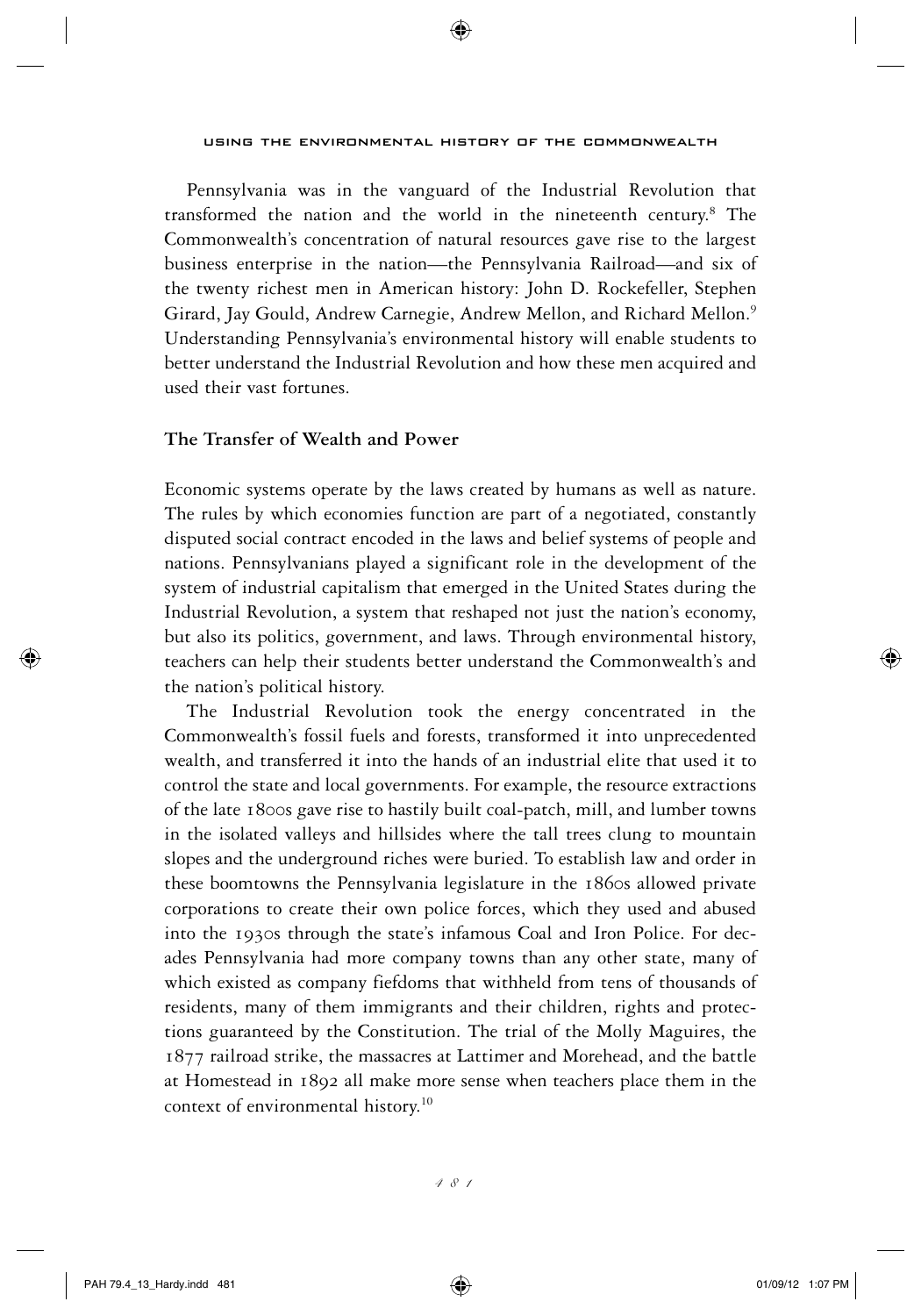⊕



**figure 11:** Company-owned housing near Eureka Mine 37, Windber, Pa., circa 1920. This winter photograph of housing owned by the Berwind-White Coal Company captures the isolation of the coal-patch towns erected by mine companies during the coal boom of the nineteenth and early twentieth centuries. Courtesy of the Special Collections and University Archives at Indiana University of Pennsylvania.



**figure 12:** "Next!", *Puck Magazine*, 1904. This political cartoon well demonstrates American fears about the Standard Oil Company's vast and growing power over government. With arms already wrapped around the steel, copper, and shipping industries, the U.S. Capitol, and a state capital building, the Trust stretches out yet another tentacle over the White House. Back in 1881, Henry Lloyd Demarest quipped in the *Atlantic Monthly* that "The Standard has done everything with the Pennsylvania legislature, except refine it." Courtesy of the Library of Congress.

⊕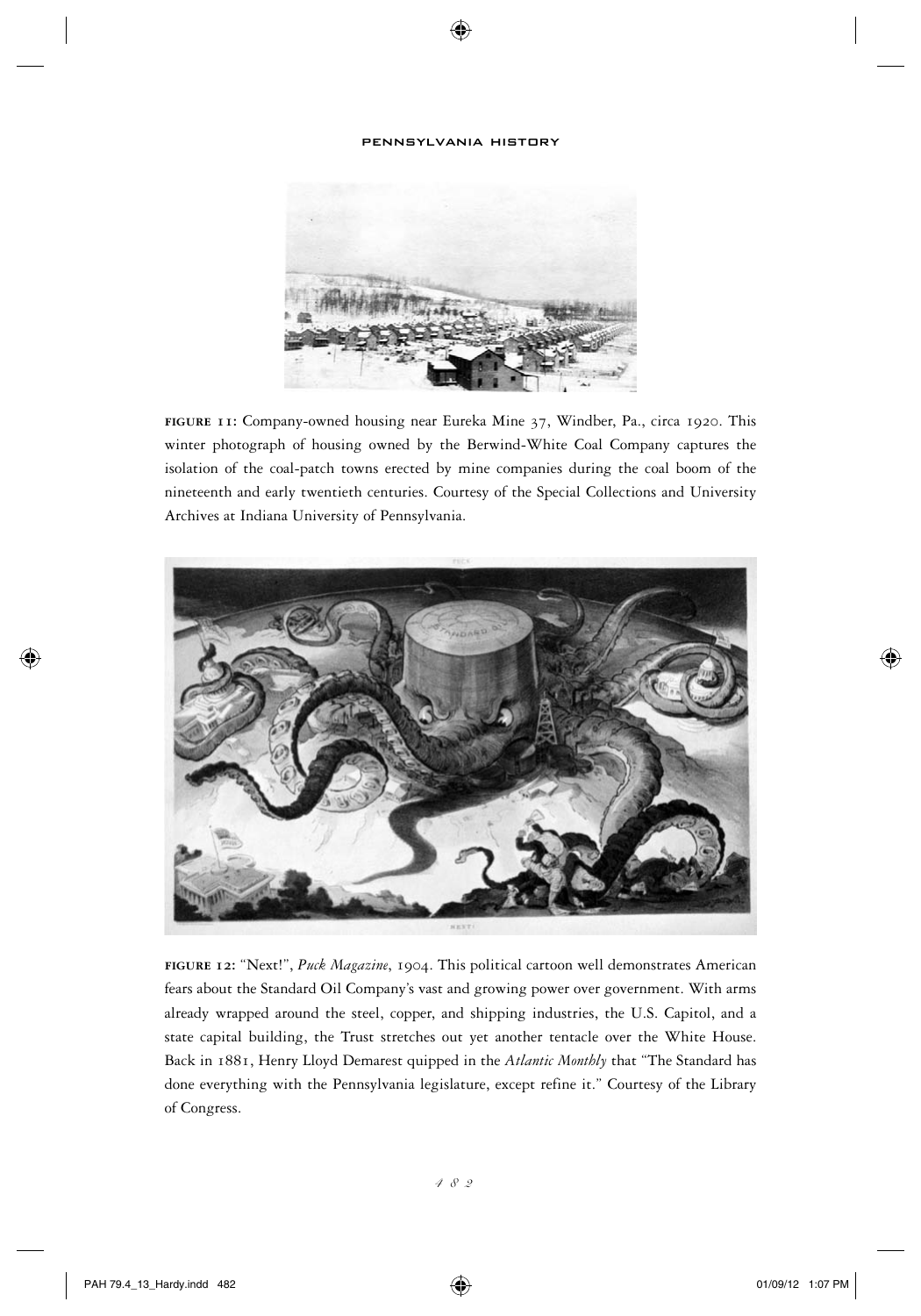# **Cycles of Use, Degradation, and Recovery**

Pennsylvania also experienced the environmental impacts of the extraction and use of nature's abundance. In the nineteenth century, entrepreneurs, abetted by state and municipal governments and courts, engaged in a voracious, unregulated harvesting and extraction of resources that polluted the air, fouled the water, and impoverished ecosystems.<sup>11</sup> Pennsylvania thus offers some of the most compelling historical case studies of water and air pollution in American history. This history stretches back to the colonial period. Confronted by contaminated water within decades of its settlement, Philadelphia in 1767 became the first major city in British North America to pass pollution-control legislation and to subsidize the provision of potable water for its residents. In the early 1800s its Fairmount Waterworks was an international icon of American public works and civil engineering. But by the early 1900s, the lower Delaware River was one of the nation's most polluted waterways. After spending more than a billion dollars on water treatment and sewerage, the city continues the struggle, now in its fourth century, to protect its waterways and aquifers from overuse and contamination.<sup>12</sup>

For more than a century, no city in American history experienced worse air pollution than Pittsburgh. Today, despite deindustrialization, it still has some of the worst air quality in the nation due to the continued burning of soft coal for electrical generation.<sup>13</sup> It was the smog inversion that blanketed the nearby milltown of Donora in 1948, sickening seven thousand and killing twenty, which shocked Americans and impelled Congress to pass the first national legislation to limit air pollution: the Clean Air Act of 1955.<sup>14</sup> Using environmental history, teachers can make students aware of the severity of the pollution that once plagued the nation's air and water; its impact on people, plants, and animals; and the hard-fought campaigns for the passage and enforcement of laws that protected public health and the state's fisheries.

Historically, the burdens of pollution have fallen most heavily upon the poor, and consequently also upon people of color. Most teachers who include any history of American citizens' grassroots struggle to protect themselves and their children against toxic chemicals do so through the story of the families who lived and died in the Love Canal neighborhood of Niagara Falls, New York in the 1970s and 1980s. Another way to explore the history of both the American NIMBY (not-in-my-backyard) movement and environmental racism is to look at the grassroots campaign waged by poor multiracial residents in Chester, the Commonwealth's poorest city, to stop the transportation

483

⇔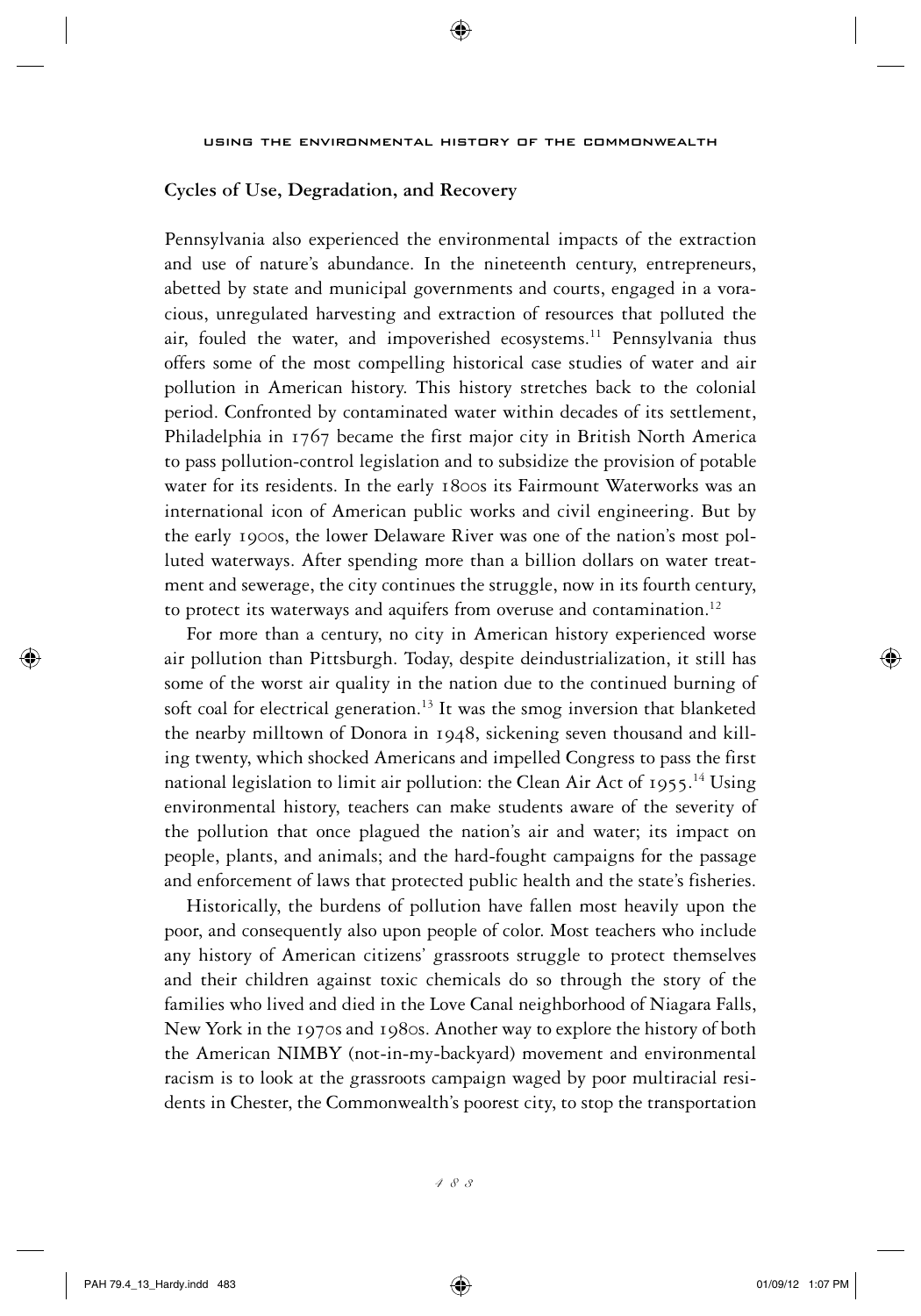⊕



**figure 13:** "Midday darkness," Pittsburgh, Pa., circa 1940. In the mid-1800s Pittsburgh's famous smoke-filled skies were a symbol of its thriving businesses and economic promise. By the early 1900s, however, smoke pollution from its steel mills and other industrial plants was so bad that the city suffocated for days beneath darkened skies. Courtesy of the Archives Service Center, University of Pittsburgh, Smoke Control Lantern Slide Collection.



**figure 14:** Wastes dumped into the Bridgeport Canal, Bridgeport, Pa., October 25, 1928. In the late 1800s and early 1900s Philadelphia had some of the nation's most polluted rivers and worst public water supplies. This 1928 photo shows wastes in the Bridgeport Canal below the outlet of March Packing Company. The Canal fed into the Schuylkill River, from which Philadelphia received much of its drinking water. Courtesy of the Philadelphia Water Department Historical Collection.

⊕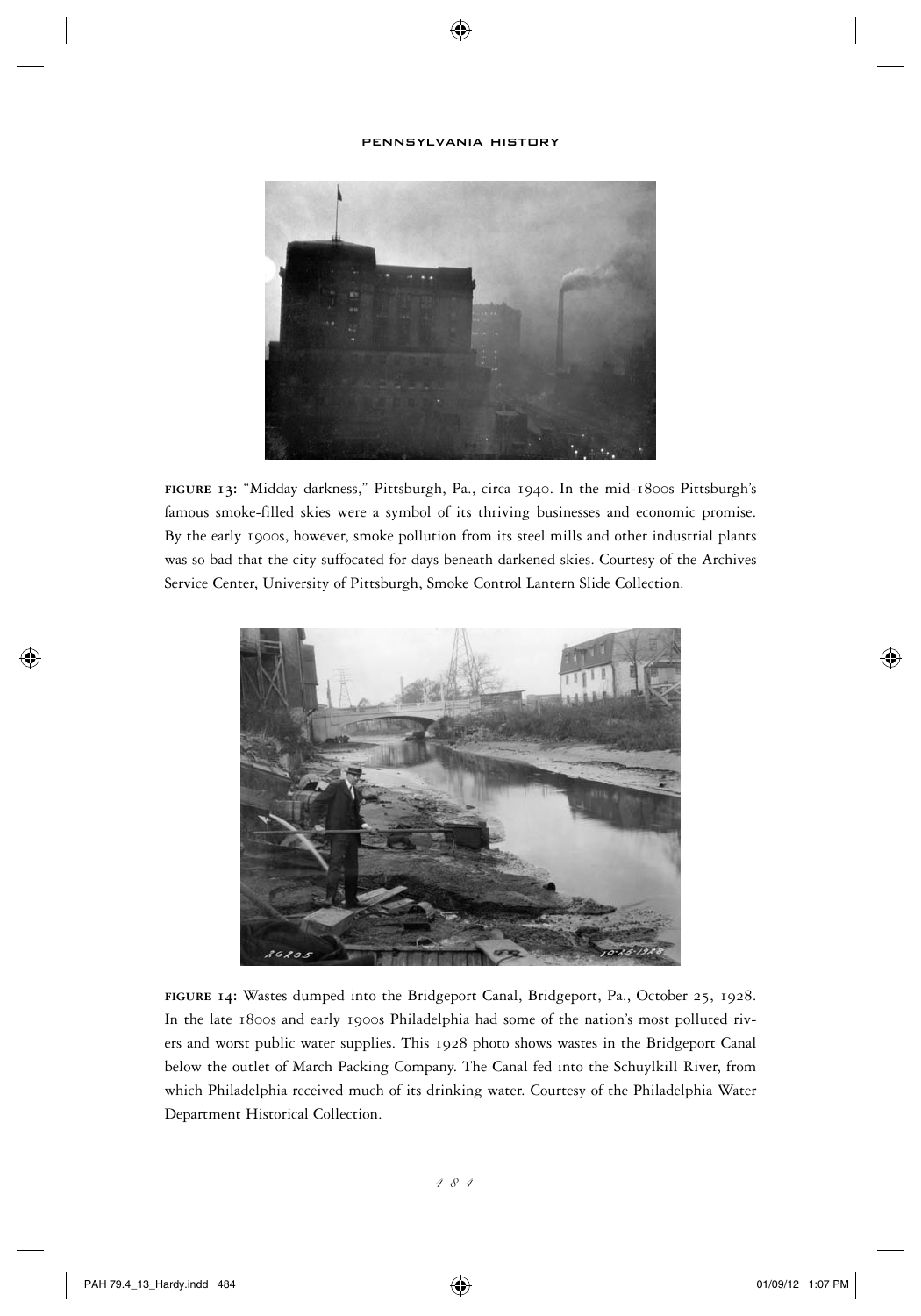of thousands of tons of trash and infectious waste from as far away as Virginia into their community for incineration. Students can be drawn into this history by viewing the acclaimed 1997 documentary film *Laid to Waste*, and by listening to Philadelphia folksinger Joshua Marcus's compelling song "Invisible City," available on his *This Land: An Environmental Justice Folk Recording* website and CD.<sup>15</sup>

Pennsylvania's environmental history also provides students the opportunity to think about the complex cocktails of synthetic chemical compounds that continue to impact the state's ecosystems—and our bodies—in ways not yet adequately measured or understood. Today, Pennsylvania residents are exposed to emissions from thirty-eight coal-fired powerplants within the state and reside downwind from dozens of regional coal plants in Ohio and West Virginia. In 2010 eighteen counties received a grade of F for short-term levels of pollution, five out of six Pennsylvanians lived in metropolitan areas that still received a failing grade for air quality, and Pittsburgh still had air quality ranked among the worst of any major city in the nation. As of February 2010 Pennsylvania contained ninety-five active Superfund sites trailing only New Jersey (112) and California  $(96)^{16}$  Today, it is tremendously difficult to understand these environmental issues because the very visible and odiferous pollutants of previous generations have been replaced by new, less obvious substances.<sup>17</sup>



**figure 15:** Slag piles beneath company town near Montour No. 4 mine of the Pittsburgh Coal Company, Washington County, Pa., 1942. Pennsylvania's iron furnaces produced a huge volume of molten slag—impurities that separated from iron during the smelting process—which was drained out of the furnace, cooled into solid pieces, and then dumped, sometimes piling into huge mounds. Courtesy of the Library of Congress.

⇔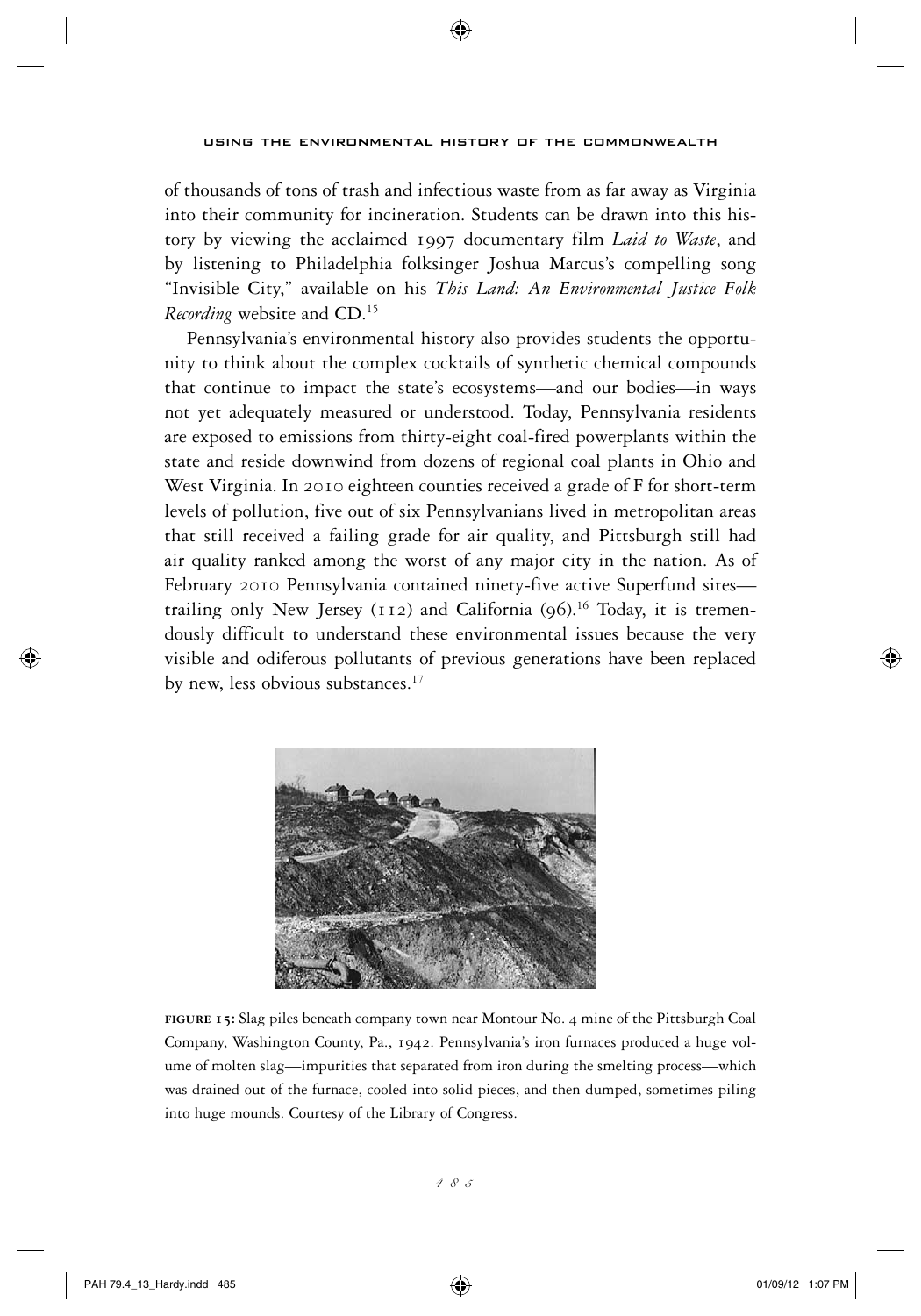⊕

Environmental history also grounds human history in the context of ecosystems. Before European colonization, Pennsylvania, with its temperate climate and extensive waterways, supported a lavish abundance of wildlife.<sup>18</sup> Teachers can use environmental history to share with their students the fate of that fauna, and how the excessive "harvesting" of mammal, fish, and fowl transformed the natural world around them. Astonished by the bounty that "God, in his Providence, hath freely afforded," William Penn in his 1683 Frame of Government granted the inhabitants of his province the "liberty to fowl and hunt upon the lands they hold, and all other lands therein not enclosed; and to fish in all waters in the said lands, and in all rivers and rivulets in, and belonging to, this province and territories thereof."19 In the centuries that followed, people hunted, trapped, and fished the once abundant deer, beaver, elk, panther, bear, wolves, birds of prey, shad, sturgeon, shore birds, and other wildlife until they were gone from the Commonwealth or in numbers so diminished that social and political movements emerged for their protection and restoration.

Few developments offer a more compelling way to engage students in thinking about environmental history than the extinction of a species, for once gone no organism can be restored through technological fixes or market adjustments. As David Soll explains in another essay in this issue, the extermination of the American passenger pigeon, once the most numerous bird species in the Western Hemisphere as well as the Commonwealth, offers a dramatic way for students to see how market hunting and habitat destruction in Pennsylvania contributed mightily to an extinction that transformed the ecosystem of the eastern United States. More broadly, it can provide a springboard for getting them to think about the ongoing wave of extinctions now taking place globally, and what changes this calls for in our own attitudes and behaviors.<sup>20</sup>

Today, much of Pennsylvania is again covered with trees and supports thriving hunting, fishing, and outdoor recreation industries. Through environmental history students can learn about the conservation and preservation movements that blessed us with the forests, parks, and bodies of water that we now enjoy, and the hard-fought battles waged to conserve natural resources for future use, protect ecosystems, and acknowledge the right to life of other species. When teachers discuss the modern conservation movement in American history survey classes—if they mention it at all—they typically do so with a wave of the hand at President Theodore Roosevelt and first national forester Gifford Pinchot, whose family had made its fortune as

486

⇔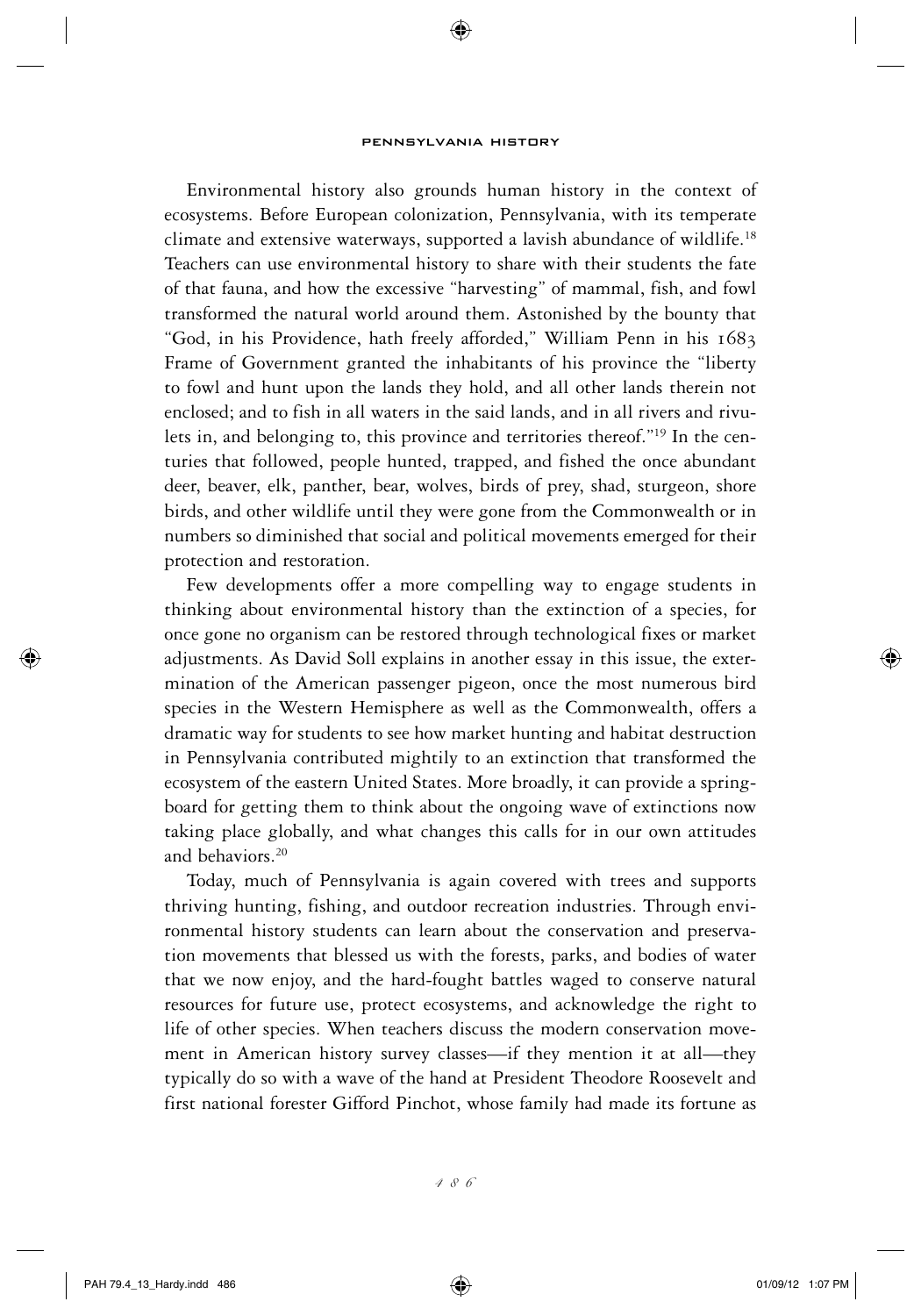timber barons in northeastern Pennsylvania. The conservation movement, however, began much earlier, at the local and state level. Confronted by humanity's "tree-destroying instinct," University of Pennsylvania botany professor Joseph Rothrock in 1877 started the campaign that led to the creation of publicly owned forest reserves to protect the future prosperity of the Commonwealth. By the time Rothrock stepped down as Commissioner of Forestry in 1904—a year before Pinchot accepted President Roosevelt's invitation to lead the new U.S. Forest Service—Pennsylvania had acquired more than 443,000 acres of forest. By 2000 that figure had grown to more than four million acres.<sup>21</sup>

Pennsylvania also provides a rich canvass for assessing the ability of renewable natural resources and ecosystems to recover from human impact. A hundred years ago the Commonwealth was plagued by barren and devastated landscapes, impoverished ecosystems devoid of previously abundant species of flora and fauna, and some of the most polluted water and air in



**figure 16:** Photograph of cut over lands, taken by Hugh Baker of the Penn State Department of Forestry, Hicks Run, Pa., 1911. This photograph of lands recently harvested of virgin hemlock and hardwoods well documents the deforestation of much of Pennsylvania in the late 1800s and early 1900s. Courtesy of the author.

 $\leftrightarrow$ 

⇔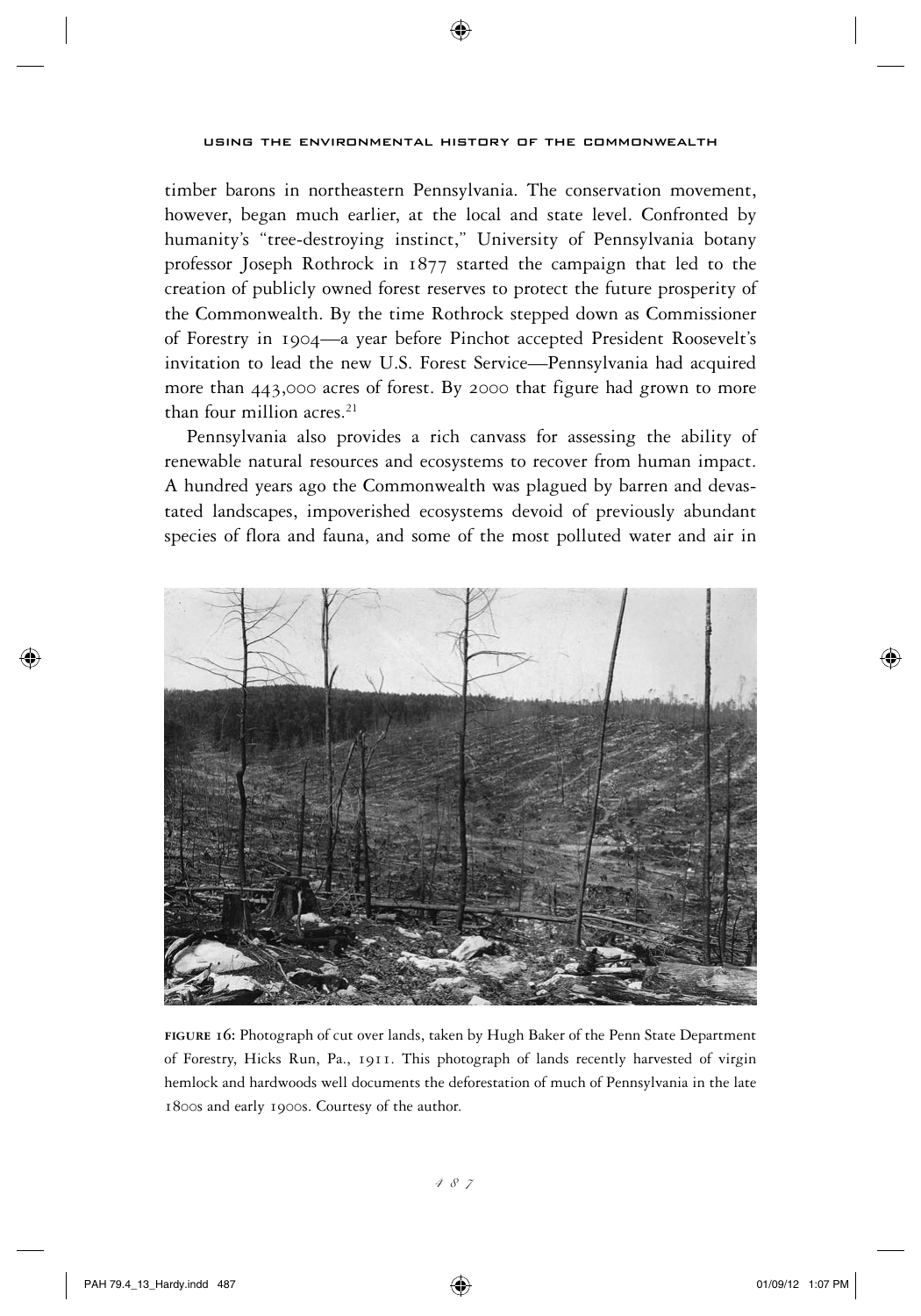⊕

the nation. As a result of economic transformations, the wildlife and habitat conservation and restoration efforts of generations of Pennsylvanians, and significant changes in American law and culture, hunters and fishermen can again enjoy the Commonwealth's natural bounty. The once-polluted and -deforested landscape of "Petrolia," the oil rush territory in northwest Pennsylvania, for example, is now a mecca for sportsmen. Fishing contests take place on Pittsburgh's once near-lifeless three rivers, and some of the "Pennsylvania Desert" documented by Rothrock is now covered by dense, but biologically impoverished, forests. Today, the state licenses more than a million hunters, the third-highest total in the nation, and the Pennsylvania Game Commission manages more than  $1.3$  million acres.<sup>22</sup>

Pennsylvania's second- and third-growth forests and now "clean" waterways, however, are not restorations of what previously existed. They are far different than their historical predecessors, ever changing, and constantly vulnerable to new threats, some of them from the accelerating Columbian Exchange unleashed by economic globalization. We live in a hybrid ecosystem that constantly adjusts to new arrivals. Here, local and state history provides teachers the opportunity to explore with their students the environmental impact of economic globalization. Some invasive and introduced species, such as the European honeybee, have been beneficial for human food production, but others have a long history of wreaking havoc in the Commonwealth. Interesting case studies for students include the ongoing predations of the gypsy moth, introduced to the United States for silk production in the 1860s; the Asian fungus that caused the near extinction of the American chestnut in the early 1900s; the emerald ash borer, an Asian newcomer in the 1990s that may have the destructive potential of the chestnut blight and Dutch elm disease; and the brown marmorated stink bug, which since its first appearance in the United States in Allentown, Pennsylvania, in the late 1990s has devastated orchards and annoyed homeowners across the Commonwealth and the nation.<sup>23</sup>

Not all of these agents of ecological change are newcomers from abroad. Reintroduced after their near disappearance in the late 1800s, white-tail deer for decades have been annoying suburban gardeners and more significantly transforming woodland ecosystems by overbrowsing understory plants and by eating the nuts and shoots of certain species of trees but not others. When the deer returned, so too did the ticks. In 2011 Pennsylvania had the secondhighest number of Lyme disease cases in the nation.

The reappearance of deer and other wildlife has been accompanied by a clash of values that also provides wonderful teaching opportunities. As part

⇔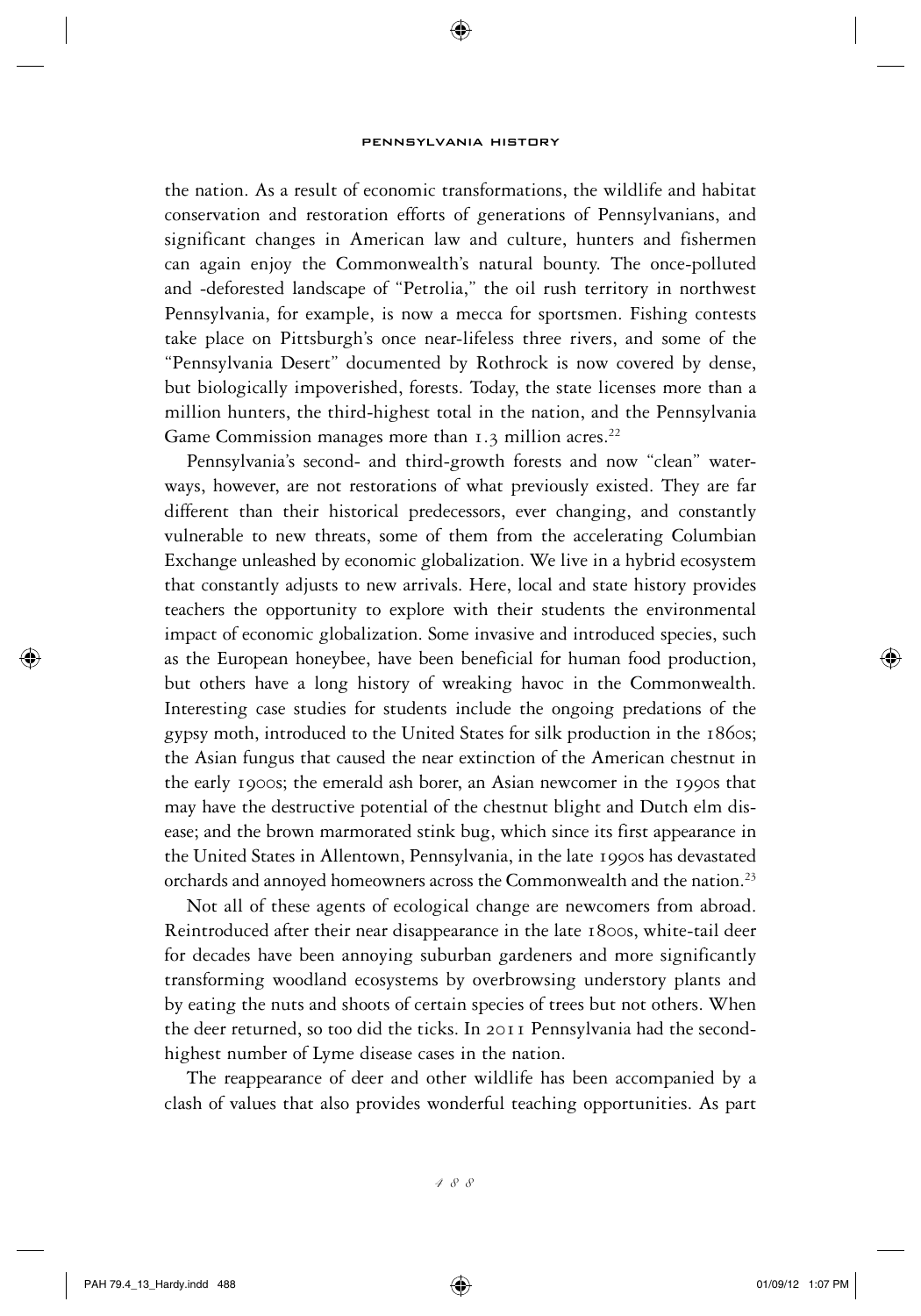

⊕

**figure 17:** Pennsylvania State Forest Districts, circa 2010. Map of state owned parks, forests, and game lands. Courtesy of the Pennsylvania Department of Conservation and Natural Resources.

of an effort to restore and protect its historic landscape, Valley Forge National Historical Park in 2010 initiated a highly controversial plan to reduce a deer population of unprecedented size from an estimated 241 deer per square mile ( $1,277$  deer) to the initial density goal of  $31-35$  deer per square mile (165–185 deer). The impassioned disagreements about the fate of Valley Forge's deer reflect deep philosophical divisions in our attitudes toward other species' right to life, attitudes that students can better understand when placed in a historical perspective.<sup>24</sup>

## **Learning about the Past to Understand the Future**

The preceding survey is, of course, only suggestive of how the environmental history of Pennsylvania can help students better understand the world outside their windows. Recently, the future of the state's vast reserves of natural gas has again drawn public attention to the impact of extraction on

⊕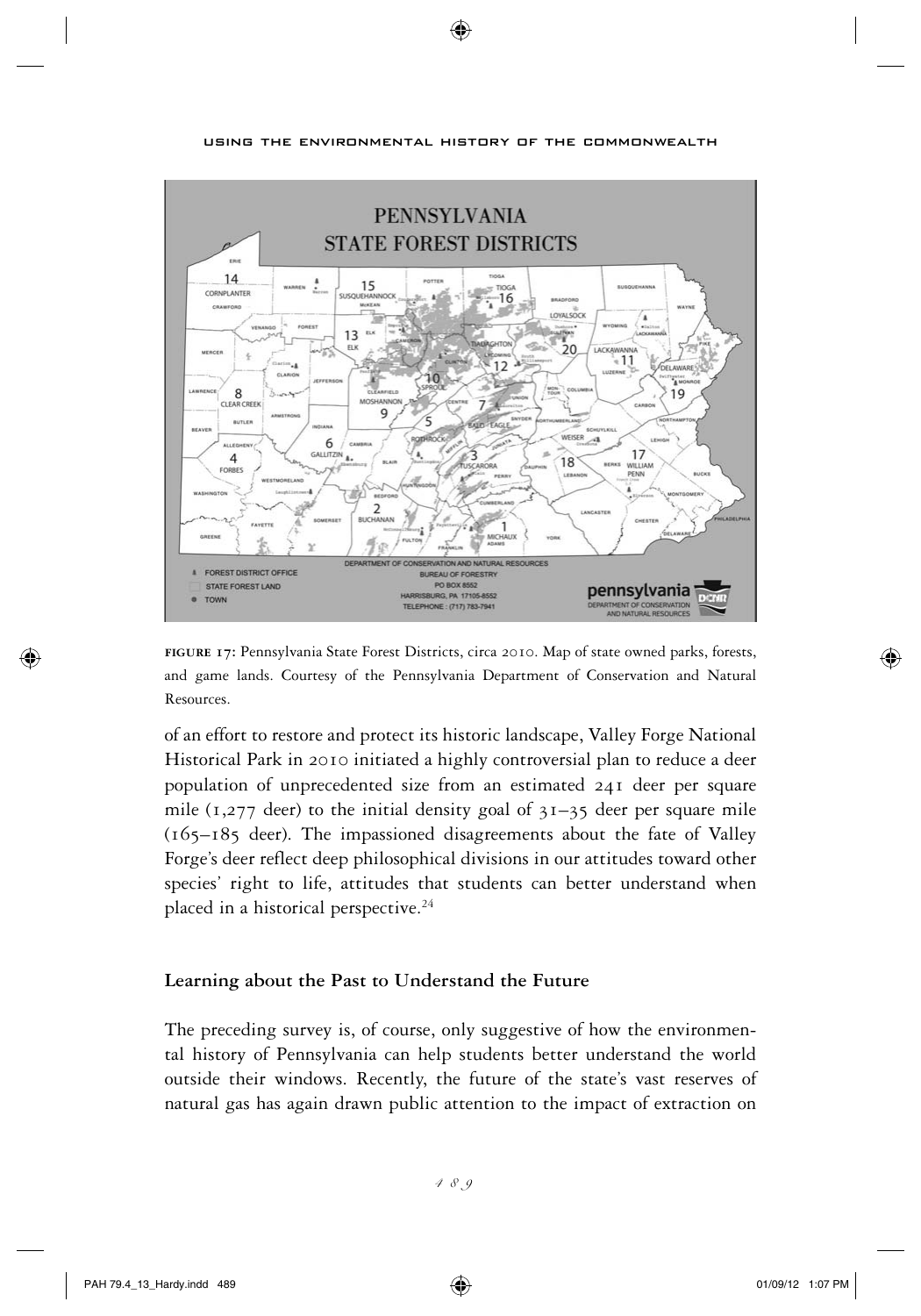the environment and public health. Heralded as "the Saudi Arabia of natural gas," the vast Marcellus shale natural-gas fields, worth more than a trillion dollars, are already impacting Pennsylvania's economy and its environment in ways yet to be understood. Gas extraction uses, and potentially contaminates, millions of gallons of fresh water. How should the extraordinary wealth created by the extraction and utilization of energy accumulated over millions of years be divvied up? Who—and what—should bear the costs of its extraction, and the impact upon our natural and built environments? Pennsylvania's emerging natural gas industry provides a tremendous opportunity for teachers to introduce environmental history to their students, for it forces us again to grapple with enduring questions about power, property rights, wealth transfer, public health, the relationship of government and the free market, taxation, and our relationship with and responsibilities to the natural world.<sup>25</sup>

#### **NOTES**

- 1. For an outstanding example of the use of an environmental "long zoom" approach to history see Steven Johnson, *The Invention of Air: A Story of Science, Faith, Revolution, and the Birth of America* (New York: Riverhead Books, 2008).
- 2. For a modularized, student-friendly introduction to Pennsylvania's environmental history that includes documents and an annotated bibliography, see Charles Hardy III et al., "Pennsylvanians and the Environment," on ExplorePAhistory.com http://explorepahistory.com/story.php?storyId=- 1-9-E. In *The Point of Pittsburgh: Production and Struggle at the Forks of the Ohio* (Pittsburgh: The Battle of Homestead Foundation, 2008), Charles McCollester also begins with a brief chapter on the region's geology and hydrology.
- 3. William Penn's "A Letter from William Penn, Proprietary and Governor of Pennsylvania in America, to the Committee of the Free Society of Traders of that Province, residing in London" (London, 1683), and Thomas Budd's *Good Order Established in Pennsylvania and New Jersey in America* (1685), can both be found on the ExplorePAhistory.com website. For a good introduction to the lives and work of John Bartram and his son William, see Thomas Slaughter, *The Natures of John and William Bartram* (New York: Alfred Knopf, 1996).
- 4. See Eleanore Price Mather and Dorothy C. Miller, *Edward Hicks: His Peaceable Kingdoms and Other Paintings* (Newark: University of Delaware Press, 1983); Carolyn Weekly, *The Kingdom of Edward Hicks* (New York: Harry N. Abrams, 1999); Rob Evans, *Visions of the Susquehanna: 250 Years of Paintings by American Masters* (Lancaster, PA: Lancaster Museum of Art, 2006); Catharine Quillman, *100 Artists of the Brandywine Valley* (Atglen, PA: Schiffer Publishing, 2011); Lucian Caste and Joel A. Tarr, *Aaron Harry Gorson: The Legacy of Art and Steel* (New York: Spanierman Gallery, 2004); and Brian Peterson, ed., *Pennsylvania Impressionism* (Philadelphia: University of Pennsylvania Press, 2002).

(⊕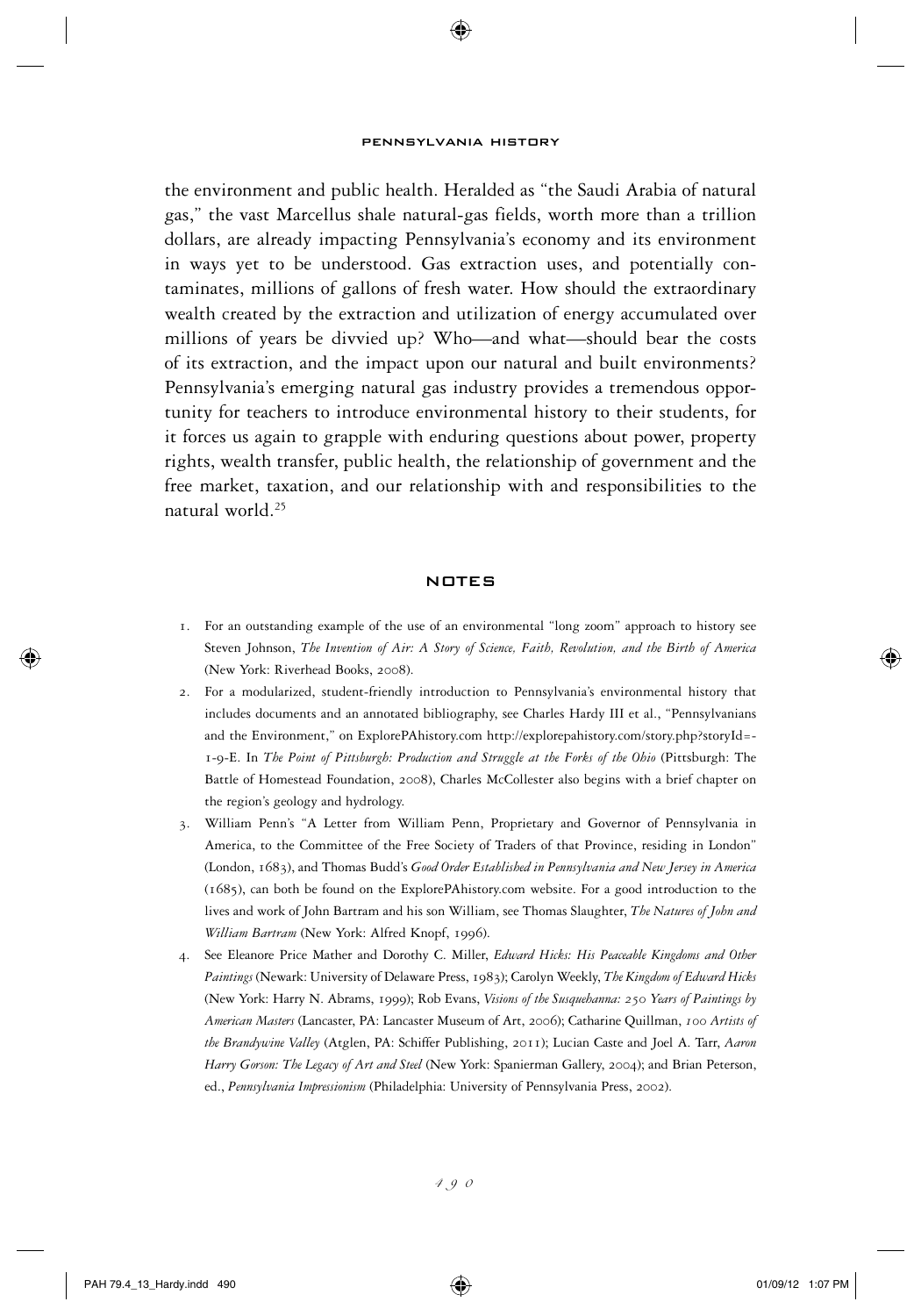- 5. Edmund Burke III argues that "with the availability of vast quantities of coal, the amount of heat energy accessible to humans became virtually limitless," and that the effects of the coal revolution were multiplied exponentially by the development of the steam engine. See Burke and Kenneth Pomeranz, eds., *The Environment and World History* (Berkeley: University of California Press, 2009), 42. Also see David E. Nye, *Consuming Power: A Social History of American Energies* (Cambridge, MA: MIT Press, 1999).
- 6. A significantly lower percentage of what is now Pennsylvania was probably covered by trees during the thousands of years of PaleoIndian occupation of the region before the arrival of Old World diseases in the 1500s. In *Fire in America: A Cultural History of Wildland and Rural Fire* (Seattle: University of Washington Press, 1997) and other works, Stephen Pyne has documented how for millennia Native Americans used fire to shape and manage the North American landscape. A study of Indian use of fire to shape pre-Columbian Pennsylvania, however, has yet to be written. Charles Martin includes a map titled "Deforestation of North America, 1500," which visualizes how much of Pennsylvania might have been cleared by Indians in *1493: Uncovering the New World Columbus Created* (New York: Alfred Knopf, 2011), 32.
- 7. For a richly illustrated history of Pennsylvania's logging industry see Thomas T. Taber III's multivolume *The Logging Railroad Era of Lumbering in Pennsylvania* (Williamsport, PA: Lycoming Printing Company, 1972–75).
- 8. For a provocative introduction to the world-shaping role that Pennsylvania has played see Michael Zuckerman, "The Making and Unmaking of the Pennsylvania Empire," in *Pennsylvania: A History of the Commonwealth*, ed. Randall Miller and William Pencak (University Park: Pennsylvania State University Press, 2002), 371–85.
- 9. Adjusted for wealth measured as a percentage of the national economy, Rockefeller ranked first, Stephen Girard fourth, Carnegie sixth, Jay Gould ninth, Andrew Mellon fourteenth, Richard Mellon fifteenth, Henry Frick twenty-sixth, and Peter A. B. Widener twenty-ninth. See "The Wealthiest Americans Ever," *New York Times*, July 15, 2007. http://www.nytimes.com/ref/ business/20070715\_GILDED\_GRAPHIC.html# (accessed June 1, 2012).
- 10. No good history has yet been written on the role that Pennsylvania's geography and natural resources played in Pennsylvania's political history. For student-friendly, modularized introductions to Pennsylvania's political history between the 1860s and 1930, see "Pennsylvania Politics, 1865–1930," ExplorePaHistory.com, http://explorepahistory.com/story.php?storyId=1-9-20, and "Chapter Two: The Struggle to Organize, 1877 to 1914," in "Labor's Struggle to Organize," http:// explorepahistory.com/story.php?storyId=1-9-22&chapter=2.
- 11. For a pioneering case study of the impact of extractive industries on a Pennsylvania landscape and its communities see Brian Black, *Petrolia: The Landscape of America's First Oil Boom* (Baltimore: Johns Hopkins University Press, 2000).
- 12. See Charles S. Olton, "Philadelphia's First Environmental Crisis," *Pennsylvania Magazine of History and Biography* 98, no. 1 (January 1974): 90–100; Charles Hardy, "The Watering of Philadelphia," *Pennsylvania Heritage* (Spring 2004): 26–35; and Michael McCarthy, "Typhoid and the Politics of Public Health in Nineteenth-Century Philadelphia," *Memoirs of the American Philosophical Society* 179 (1987). Adam Levine's website, PhillyH20, http://www.phillyh2o.org/, contains a wealth of documents on the history of Philadelphia's watersheds and sewers.

 $\textcolor{blue}{\textcircled{\centerdot}}$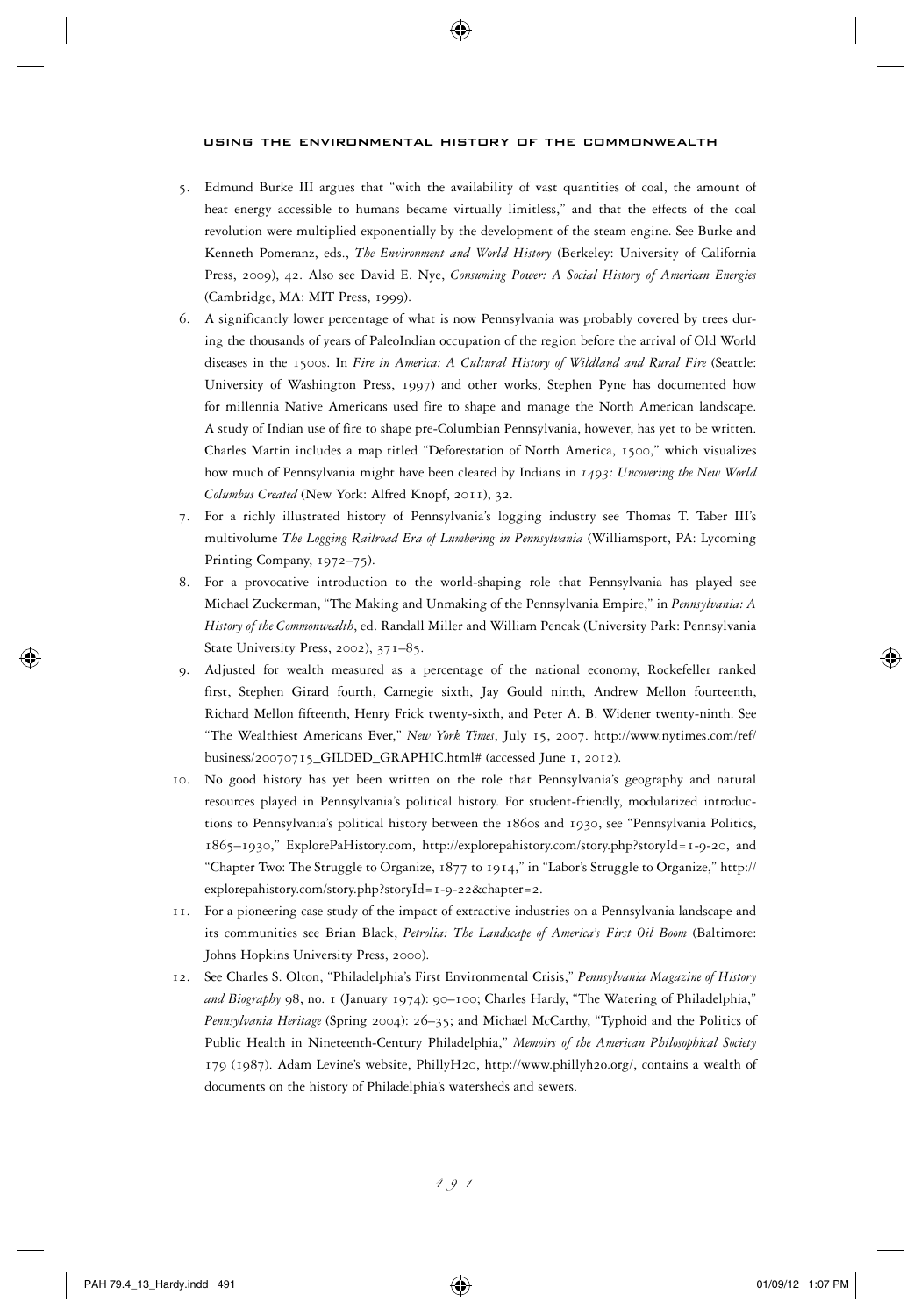- 13. The rich literature on the environmental history of Pittsburgh includes James Longhurst, *Citizen Environmentalists* (Medford, MA: Tufts University Press, 2010); Roy Lubove, *Twentieth Century Pittsburgh*, vol. 1, *Government, Business, and Environmental Change* (Pittsburgh: University of Pittsburgh Press, 1996); David Stradling, *Smokestacks and Progressives: Environmentalists, Engineers, and Air Quality in America, 1881–1951* (Baltimore: Johns Hopkins University Press, 2002); Joel A. Tarr, ed., *Devastation and Renewal: An Environmental History of Pittsburgh and Its Region* (Pittsburgh: University of Pittsburgh Press, 2005); and Joel A. Tarr, ed., *The Search for the Ultimate Sink: Urban Pollution in Historical Perspective* (Akron, OH: University of Akron Press, 1996).
- 14. On Donora, see Devra Davis, *When Smoke Ran Like Water: Tales of Environmental Deception and the Battle against Pollution* (New York: Basic Books, 2003); Lynne Page Snyder, "The Death-Dealing Smog over Donora, Pennsylvania: Industrial Air Pollution, Public Health Policy, and the Politics of Expertise, 1948–1949," *Environmental History Review* 18, no. 1 (Spring 1994): 117–39; Benjamin Ross, *The Polluters: The Making of Our Chemically Altered Environment* (New York: Oxford University Press, 2010); Action PA: A Pennsylvania-Based Research, Networking, and Organizing Center, "The Donora Fluoride Fog: A Secret History of America's Worst Air Pollution Disaster," http://www.actionpa.org/fluoride/donora-fog.html; and California University of Pennsylvania, "The Donora Digital Collection: Donora, PA from its Origins to the Case for Clean Air," http:// www.cup.edu/education/aam/artexhibit.jsp?pageId=158083001042122.
- 15. See Luke Foster and Sheila Cole, "The Political Economy of Environmental Racism: Chester Residents Concerned for Quality of Life," in *From the Ground Up: Environmental Racism and the Rise of Environmental Justice Movement* (New York: New York University Press, 2001); and Robert Bahar and George McCollough, Producers, *Laid to Waste*, 1997. As part of a larger project for his MA thesis in environmental studies at the University of Pennsylvania, Joshua Marcus wrote fourteen songs for what he calls an environmental justice folk recording project. These songs and supplemental instructional materials are available at http://thislandourland.org/home.html and on the *This Land* CD package.
- 16. "Pittsburgh Air Worst in Nation," Pennsylvania Chapter, Sierra Club, http://pennsylvania.sierraclub.org/PA\_Chapter\_2008/Conservation/Air%20Qualty/Pittsburgh-air-worst-in-nation.html. By 2011, twenty-eight Pennsylvania Superfund sites had been deleted from the National Priorities List after having been cleaned, and two new sites proposed for inclusion on the list were under review. See Final National Priorities List (NPL) Sites—by State, http://www.epa.gov/superfund/ sites/query/queryhtm/nplfin.htm#PA.
- 17. The historical literature on the impact of pesticides, lead, and other pollutants is extensive. One of the best places to start exploring this subject with students is with a biography of Springdale, Pennsylvania's Rachel Carson. Publication of *Silent Spring* in 1963, her exposé of the impact of DDT on birds, helped launch the modern environmental movement. See Paul Brooks, *The House of Life: Rachel Carson at Work* (Boston: Houghton Mifflin, 2000), and Linda Lear, *Rachel Carson: Witness for Nature* (New York: Henry Holt and Co., 1997). On the impact of pollutants on microorganisms at the bottom of the food chain in the Delaware River Basin, see Bruce Stutz, *Natural Lives, Modern Times: People and Places of the Delaware* (Philadelphia: University of Pennsylvania Press, 1998).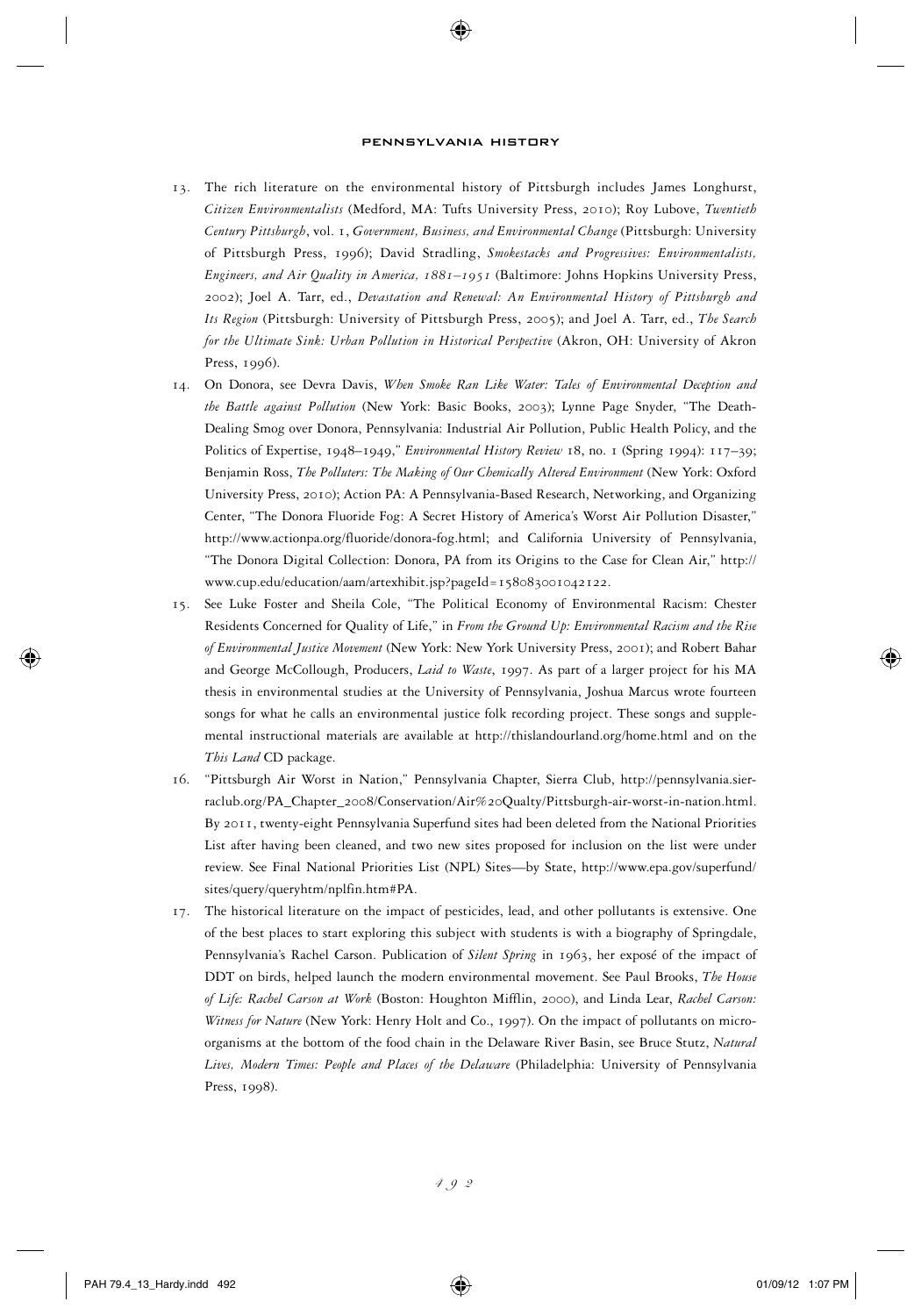- 18. For a wonderful account of the once-abundant wildlife near Philadelphia, see John Fanning Watson, "Beasts of Prey and Game," in *Annals of Philadelphia and Pennsylvania in the Old Time* (Philadelphia: Elijah Thomas, 1857), 433–36.
- 19. Full text of William Penn's *The Frame of the Government of the Province of Pennsylvania and, Territories thereunto annexed, in America* and other Pennsylvania colonial charters can be found on the Avalon Project website, http://avalon.law.yale.edu/subject\_menus/statech.asp.
- 20. For decades, Harvard biologist E. O. Wilson has been sounding the alarm about the vast and accelerating global wave of extinctions. The classic introduction to this issue remains his *The Diversity of Life* (New York: W. W. Norton, 1992). On the passenger pigeon, see John C. French, *The Passenger Pigeon in Pennsylvania* (Altoona, PA: Altoona Tribune Co., 1919). On the history of now-extinct wildlife in the Commonwealth, see Henry Shoemaker, *Extinct Pennsylvania Animals, Part 1: The Panther and the Wolf* (Altoona, PA: Altoona Publishing Co., 1917), *Extinct Pennsylvania Animals, Part 2: Black Moose, Elk, Bison, Beaver, Pine Marten, Fisher, Glutton, Canada Lynx* (Altoona, PA: Altoona Publishing Co., 1919), and *Pennsylvania Deer and Their Horns* (Reading, PA: Faust Pub. Co., 1915). On the history of the state's once abundant shad fishery see Richard Gerstell, *American Shad in the Susquehanna River Basin: A Three-Hundred-Year History* (University Park: Pennsylvania State University Press, 1998), and Charles Hardy III, "Fish or Foul: A History of the Delaware River Basin Through the Perspective of the American Shad, 1682 to the Present," *Pennsylvania History* 66, no. 4 (Autumn 1999): 506–34.
- 21. See Lester A. De Coster, *The Legacy of Penn's Woods: A History of the Pennsylvania Bureau of Forestry* (Harrisburg: Pennsylvania Historical and Museum Commission, Pennsylvania Department of Conservation and Natural Resources, 1995); and Rebecca Diane Swanger, "'Something Akin to a Second Birth': Joseph Trimble Rothrock and the Formation of the Forestry Movement in Pennsylvania, 1839–1922," *Pennsylvania Magazine of History and Biography* 134, no. 4 (October 2010): 339–63. For an exploration of the complex issues related to wilderness preservation in Pennsylvania's Allegheny National Forest, see Samuel A. MacDonald, *The Agony of an American Wilderness: Loggers, Environmentalists, and the Struggle for Control of a Forgotten Forest* (Lanham, MD: Rowman and Littlefield, 2005).
- 22. See Joe Kosack, *The Pennsylvania Game Commission, 1895–1995: 100 Years of Wildlife Conservation* (Harrisburg: Pennsylvania Game Commission, 1995); Maurice Broun, *Hawks Aloft: The Story of Hawk Mountain* (Mechanicsburg, PA: Stackpole Books, 2000); and Jim Wright, Kevin Watson, and Deborah Edge, *Hawk Mountain: The World's First Raptor Sanctuary* (Philadelphia, PA: Camino Books, 2009).
- 23. Information on native and invasive species in Pennsylvania can be found on the following websites: Pennsylvania Biological Survey, http://www.altoona.psu.edu/pabs/history.html; Pennsylvania Department of Conservation and Natural Resources, "Invasive Species in Pennsylvania," http:// www.dcnr.state.pa.us/conservationscience/invasivespecies/index.htm; and U.S. Department of Agriculture National Invasive Species Information Center, State Resources, Pennsylvania, http:// www.invasivespeciesinfo.gov/unitedstates/pa.shtml.
- 24. See National Park Service, "White-Tailed Deer Management," October 3, 2011, http://www. nps.gov/vafo/parkmgmt/white-tailed-deer.htm. The modern animal rights and animal liberation movements can also be explored through Pennsylvania history. In *Eco Warriors: Understanding the Radical Environmental Movement* (Chicago: Noble Press, 1990), Rik Scarce documents the Animal